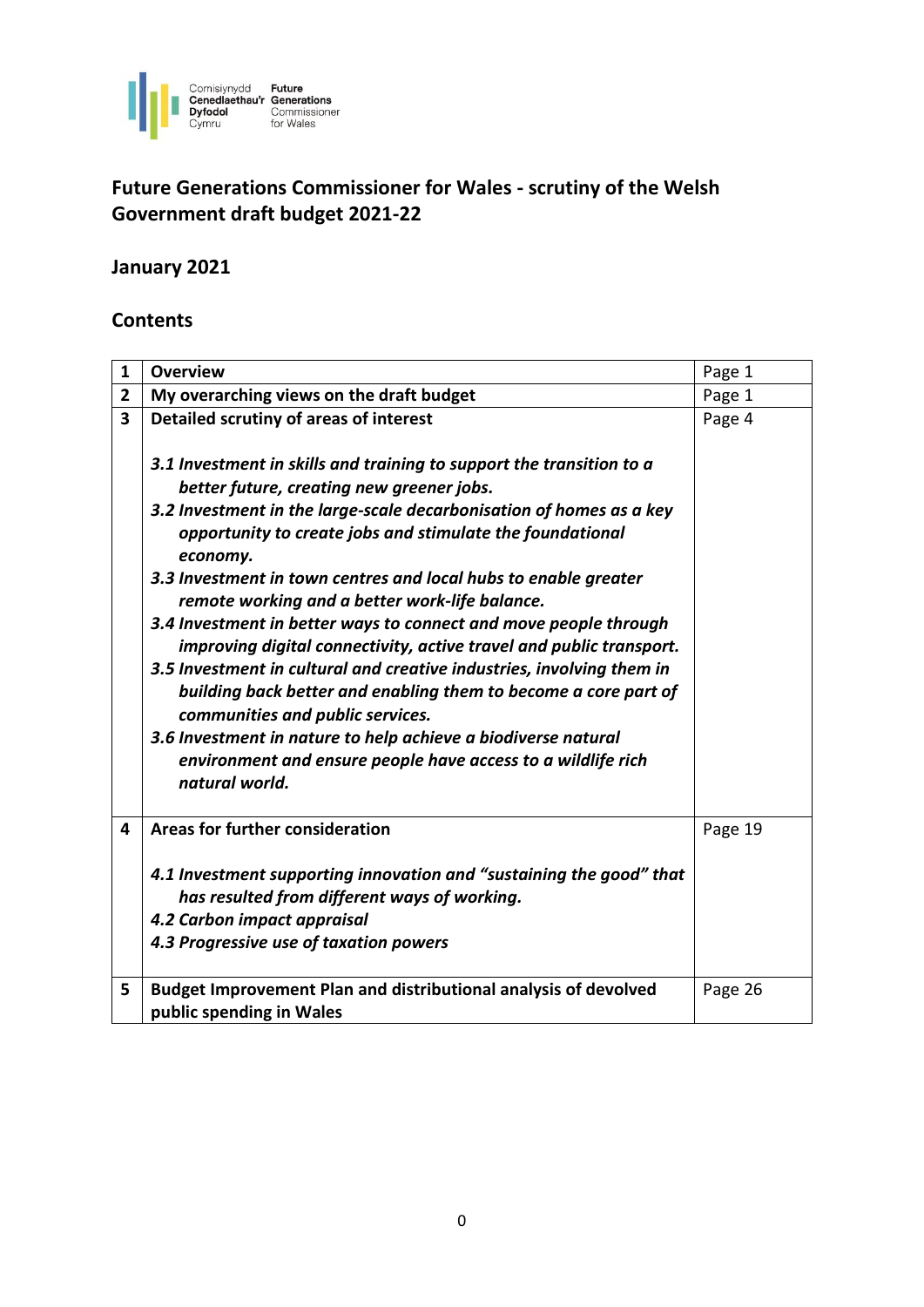

# **1. Overview**

My approach to providing advice on the budget process and the draft budget this year has been through focusing on key opportunities for investment in reconstructing post Covid, and specifically in a green and just recovery. This work has built on the publication of my [Future Generations Report,](https://www.futuregenerations2020.wales/) published in May 2020 which contains many ideas and recommendations related to finance and investment decisions. Also, [five specific priorities](https://www.futuregenerations.wales/resources_posts/welsh-government-budget-must-signal-a-change-in-direction-to-reset-our-economy/)  for Covid [Recovery](https://www.futuregenerations.wales/resources_posts/welsh-government-budget-must-signal-a-change-in-direction-to-reset-our-economy/) published in May 2020 and my [Manifesto for the Future,](https://www.futuregenerations.wales/manifesto-for-the-future/) published in November 2020, both contain a number of recommendations that link to investment priorities for the next Government.

During the past challenging year, I have welcomed the engagement from Government on the difficult spending decisions they have made, particularly through the Shared Social Partnership Forum, which the Finance Minister attended on a regular basis. Following a request from the Minister I provided advice to Government about opportunities for 'modest spend' to encourage a green and just recovery (at Annex 1), followed by additional advice focused on capital spend (at Annex 2). I am pleased that many of my ideas are reflected in the draft budget narrative.

## **2. My overarching views on the draft budget**

I recognise the significant challenges that Government has faced in the past year and the lack of clarity they have often faced in terms of decisions from the UK Government, and it is positive that the draft budget for 2021-22 emphasises the importance of a green and just recovery.

In Section 3 of this document I set out my analysis and recommendations in relation to the key changes I have seen.

➢ I am particularly pleased to see that spending on **sustainable travel** continues to increase – it has increased by 63% since 2019-20, alongside increases in investment in active travel, Metro and rail schemes and Electric Vehicle Infrastructure.

# **In terms of how this funding is delivered, Government should consider multi-year allocations for active travel schemes to enable them to be properly planned and delivered.**

 $\triangleright$  I consider there have been some positive decisions made in relation to funding the **decarbonisation of homes**, building on the Optimised Retrofit Programme developed in the past year, although there is a pressing need for a longer-term plan for funding the decarbonisation of housing stock.

# **Government should increase investment in housing retrofit and secure multi-year long term commitments to scale up action over the next decade.**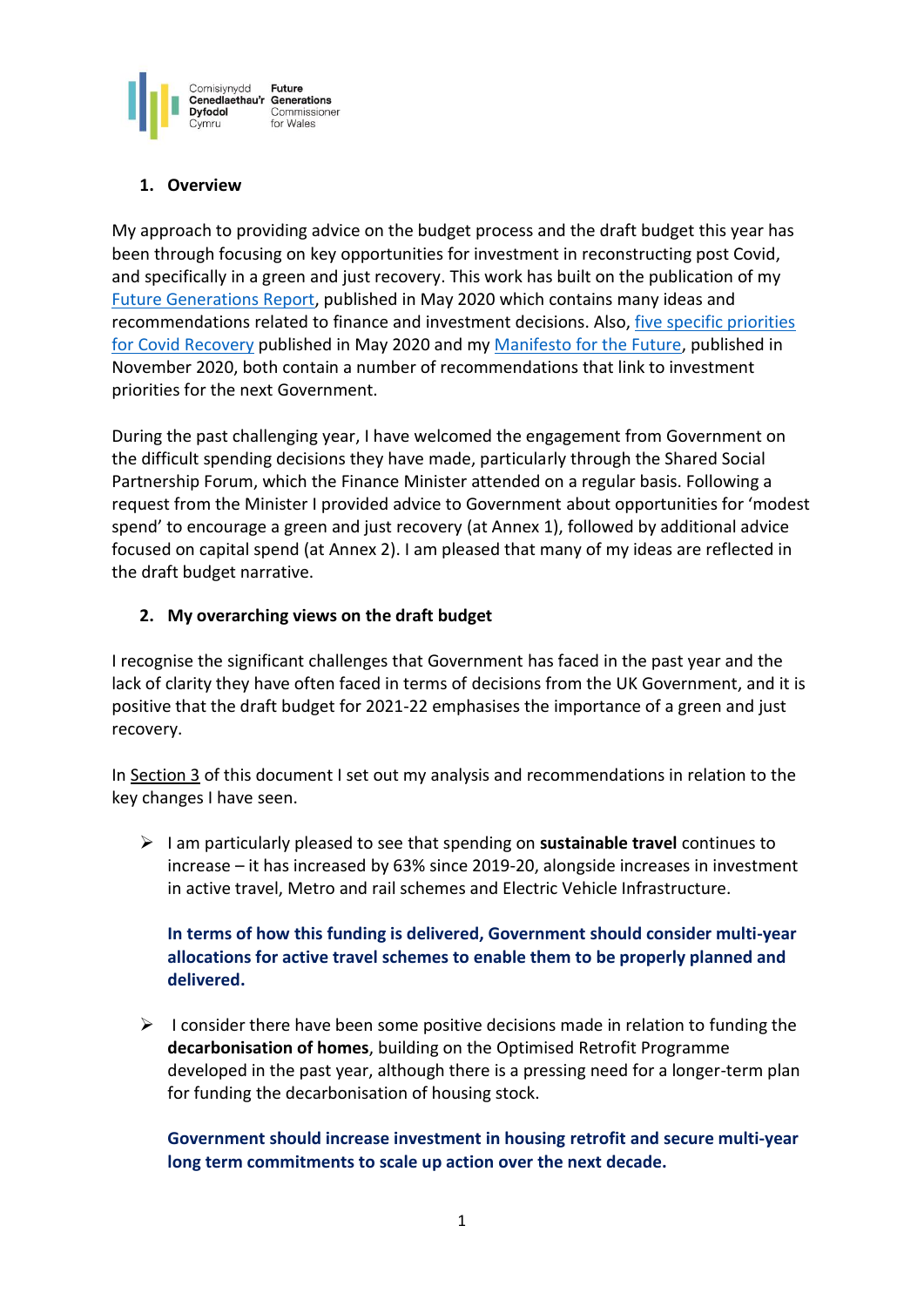

There are several other areas that I have consistently highlighted as key opportunities for a green and just recovery, in which I consider there to be a funding shortfall in the draft budget.

➢ The key area is investment in **skills and employability**, which has to underpin Wales' recovery from the pandemic. I think there is a particular opportunity for Government to make the links with the climate and nature emergencies and invest in the development of skills in sectors that are shown to have significant job creation for a green and just recovery. As outlined in section 3.1 I am concerned that the allocations set out in the draft budget are insufficient to keep pace with both rising demand and the rapidly changing labour market and I am recommending some specific areas for increased investment.

**Government should consider how it can guarantee greater investment in skills and employability for a zero-carbon economy, particularly through enhancing access to sectors well placed for a green recovery.** 

 $\triangleright$  I also highlight opportunities for investment in town and city centre regeneration to support increases in remote working; for investment in the culture sector and creative industries as a core part of recovery; and further investment in naturebased solutions.

**Government should ensure that investment achieves benefits in relation to as many of the well-being goals as possible – for example considering how their spending proposals for town and city regeneration can better support remote working, can involve the culture sector and can create green infrastructure.** 

In Section 4 I outline some areas for further consideration,

 $\triangleright$  Whilst the pandemic has been devastating and challenging in many ways, it has also brought benefits, including new ways of working innovatively, digitally and collaboratively, which have the potential to become a change in the culture of how we do things in Wales.

**Government should ensure that investment across portfolios 'sustains the good' through supporting new positive ways of working when we move into recovery mode and the temptation might be to fall back to the 'old normal'.**

 $\triangleright$  I am pleased that Government have started a programme of work to better understand the level of carbon emissions that result from budgetary decisions.

**Government should assess the carbon impact of their spend, especially major capital spend, and publish details of the overall carbon impact of their budget and major investment and infrastructure decisions.**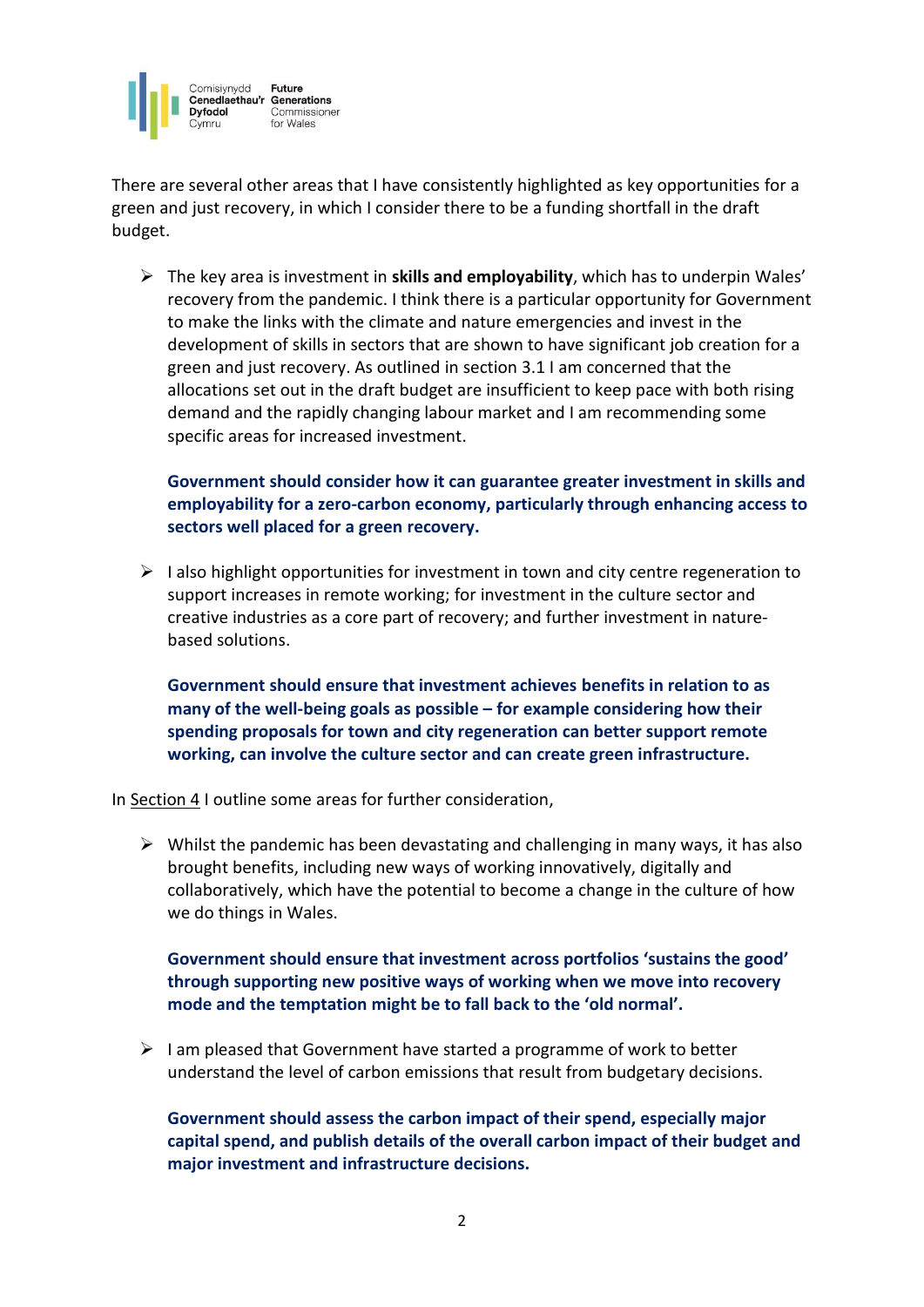

In Section 5 I provide some observations of the updated Budget Improvement Plan and the Distributional analysis of devolved public spending in Wales.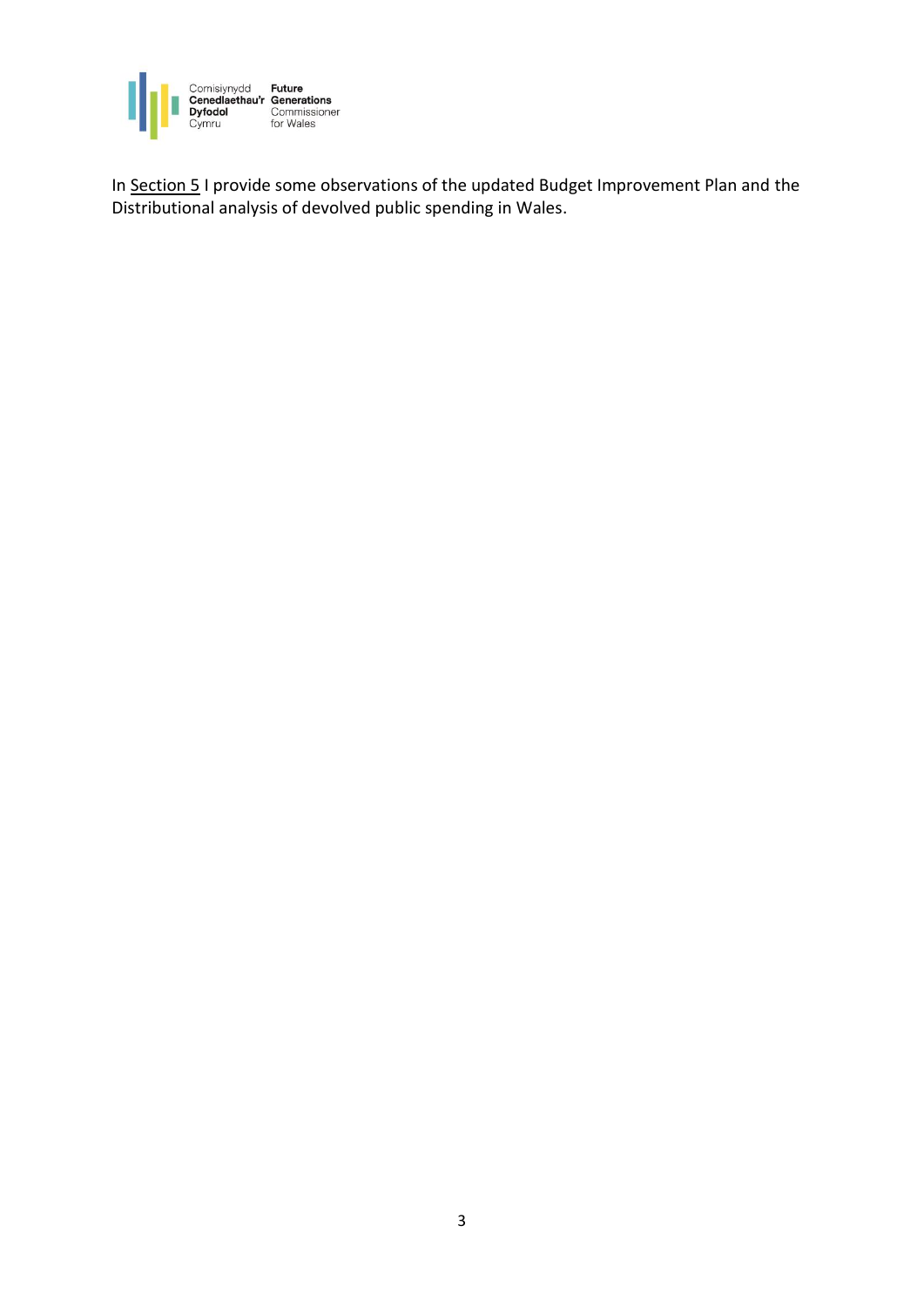

# **3. Detailed scrutiny of areas of interest**

# *3.1 Investment in skills and training to support the transition to a better future, creating new greener jobs.*

#### *Summary of my advice*

- Skills and employability will underpin Wales' recovery from the dual crises of COVID-19 and climate breakdown.
- Sectors such as construction, heating, electrical installation, areas of manufacturing and engineering, and nature restoration are shown to have significant job creation potential for a green recovery. In these sectors future demand is likely capable of supporting a workforce much larger than today. The challenge to Government and employers alike is therefore to upskill the existing workforce, rapidly expand the workforce in green growth sectors, and ensure accessibility of good quality jobs to all, including often 'left behind' communities and demographics.

In advice to Government, I suggested a number of opportunities for modest investments in relation to skills, including:

- A reskilling fund for those on part time furlough individual support to retrain in future focused industries;
- Urgent targeted investment to increase digital expertise and teaching in schools, Further Education and Higher Education, including through a 'workplace digital fund' to support targeted reskilling in these areas;
- A 'Conservation Corp' enabling workers of all ages to access opportunities in the public, private and third sector related to the natural environment. *(For a full list of what I called for please see Annexes 1 and 2)*

In response to the pandemic, additional Government investment in skills and employability was:

- July 2020 £40m invested as 'Covid commitment to employability and skills', including expansion of front-line services within Working Wales and Communities for Work Plus, support for young apprentices, training support for employers to upskill and develop people, support for ReAct and the Union learning Fund. Plus the national roll out of the Personal Learning Account Programme.
- July 2020 £50m funding to support Welsh universities, colleges and students, including the £27m Higher Education Investment and Recovery Fund and £23 million to support students in FE colleges and sixth forms.
- These investments represented one-off supplements to the existing budget and are reflected in the Welsh Government's Supplementary Budgets but not this draft budget.

*Summary of the investment set out in the draft budget 2021-22*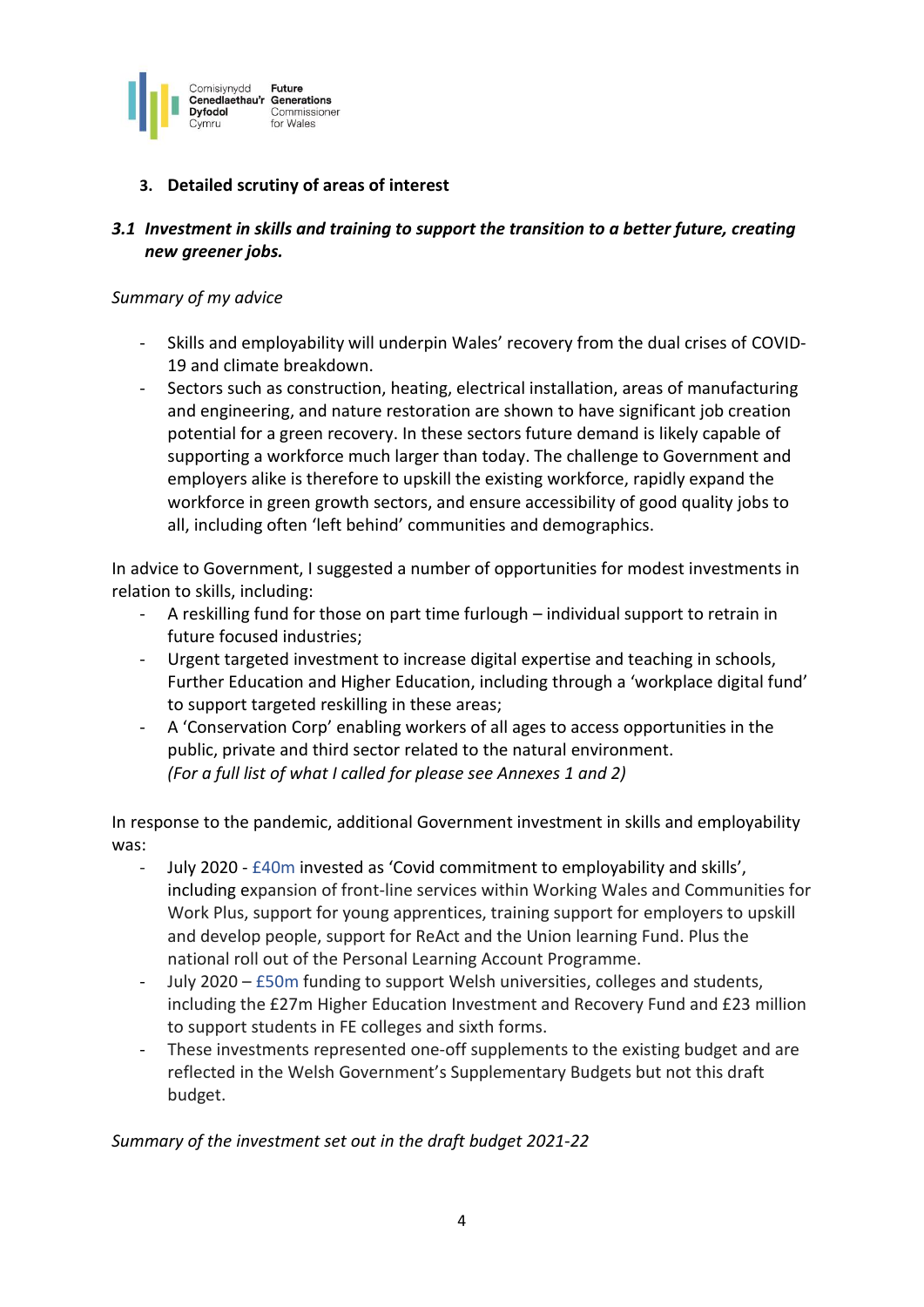

- Allocating additional £21.7m in recognition of the predicted increased demographic of 16-19 year olds in sixth forms and further education.
- Additional £5.4m to expand our Personal Learning Account programme to provide support for employed people, furloughed workers, or individuals at risk of redundancy to gain higher level skills and qualifications in priority sectors.
- Additional  $£6.0m$  to support the scale-up of the Communities for Work Plus programme who are either in or at risk of poverty, and who face complex barriers to employment and training opportunities

- The Chief Economist's report suggests that unemployment in Wales driven by the COVID-19 crisis could peak at around 114,000 people in 2021. This would represent a doubling on its pre-crisis level of 55,000. This is supported by recent ONS data showing the redundancy rate in Wales has more than doubled. However, this estimate, originally generated by the Office of Budget Responsibility was made prior to what could be termed the 'third wave', which has been much more severe than expected. As such, the unemployment peak could be higher still. The unemployment peak is expected to occur in the 2021-22 budget period.
- In addition to the 'typical' employment impacts of an economic recession, this crisis has two further features. First, the crisis has the potential to permanently alter the makeup of the Welsh economy, through shifts in working patterns and changes in behaviours. Second, this crisis is taking place at a pivotal moment in the transition to zero carbon, just as emissions reduction initiatives are starting to ramp up – this also signals potentially fundamental shifts in the labour market.
- In this context, skills and employability are of particular importance. Wales must ensure its workforce is equipped for the jobs available in the new economy. Wales has a package of bespoke programmes supporting employability which in some areas goes above and beyond the offer in England.
- Skills and employability policy can usefully be divided into four key policy areas:
	- i. Equipping young entrants to the workforce (e.g. youth employability schemes such as traineeships and apprenticeships)
	- ii. Educating the workforce (e.g. ensuring access to further and higher education, particularly support grant and other access programmes, including for education in older age)
	- iii. Supporting in-work training (e.g. the new Personal Learning Accounts programme and Union Learning Fund)
	- iv. Supporting workers through redundancy and long-term unemployment/inactivity with retraining and upskilling (e.g. the ReAct programme and Communities for Work)
- While I welcomed the £40m crisis uplift announced by the Welsh Government for programmes in these areas in July 2020, I note that at present the majority of this funding has not been extended in the draft 2021-22 budget.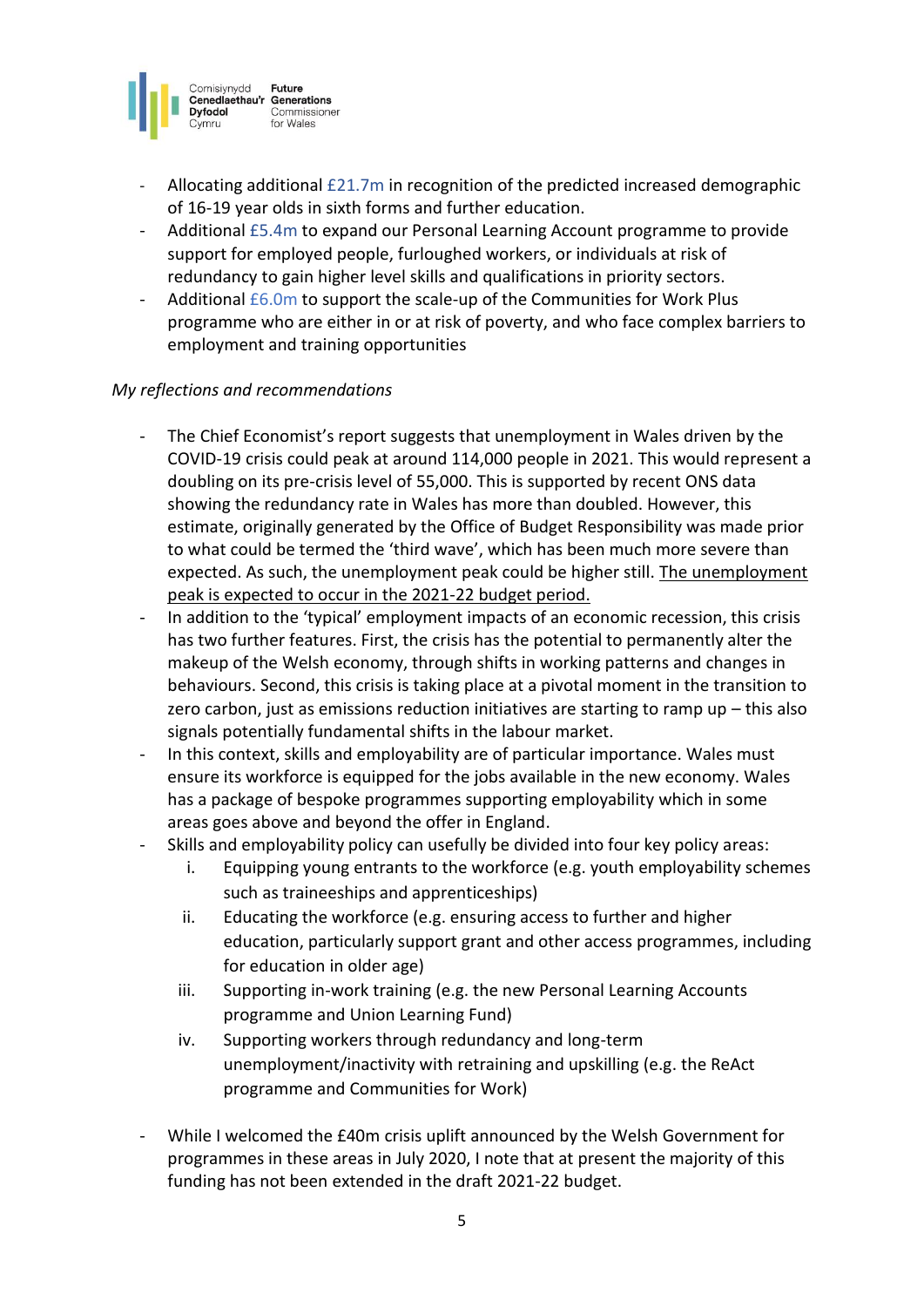

- The £40m uplift was already less than will likely be required to keep pace with demand. Analysis which I have commissioned from the New Economics Foundation (NEF) suggests this would be sufficient to increase capacity in skills and employability programmes by around 18%, at a time when the corresponding need has already increased by an estimated 42%, and may increase further in coming weeks and months.
- In failing to guarantee even an extension of this uplift, I am concerned that the draft budget does not fully recognise the scale of the challenge for upskilling and retraining as well as the opportunity to develop skills in sectors well placed for a green recovery. There is insufficient investment in programmes which will upskill people at the scale that is needed and with a focus on the industries of the future.
- It is also crucially important that investment seeks to deliver the so called 'just recovery' and specifically to increase underrepresented groups of the population in key sectors for the future – also groups adversely impacted by the economic impacts of COVID-19. For example, my analysis suggests that in agriculture, forestry and related trades, only 25% of the workforce is female and 0.76% of non-white ethnicity. Likewise, in building construction (relevant to social housing and housing retrofit investment), 27% of the workforce is female and 5% of non-white ethnicity. The most recent Welsh Government [data](https://gov.wales/apprenticeship-learning-programmes-started-interactive-dashboard) on apprenticeship starts shows the disparity in sectors such as construction, engineering, manufacturing and transportation – with far more males beginning apprenticeships in these sectors than females.
- I was pleased to read in 'Case Study 3' of the Budget Narrative that the Personal Learning Accounts programme is showing significant potential to address some of these imbalances. However, scale remains a challenge. Unless long-term funding is secured which supports both the costs of upskilling as well as the costs of living while upskilling, there is a risk that the inequality faced by women, BAME and disabled people will increase.
- The 2021-22 financial year is expected to be characterised by an end to the furlough scheme, and a shift of concern from job and business crisis support to job creation and long-term unemployment, with the unemployment peak expected early in the financial year. Deficiencies in national programmes such as universal credit, particularly its lack of support for skills and retraining, present a significant risk.
- Welsh Government has a significant amount of institutional experience managing employability programmes such as ReAct through the 2007-08 recession. Successive evaluations have shown these programmes to be effective, but some have seen their funding and the generosity of their offer to workers decline. With sufficient funding, and updates in programme design to meet the present moment, we know that these programmes have the capacity to enable unemployed workers to access the training they need to regain good quality employment in a changing labour market.
- **I recommend** that Government consider how it can guarantee greater investment in skills and employability for a zero-carbon economy in the 2021-22 budget and beyond. In particular: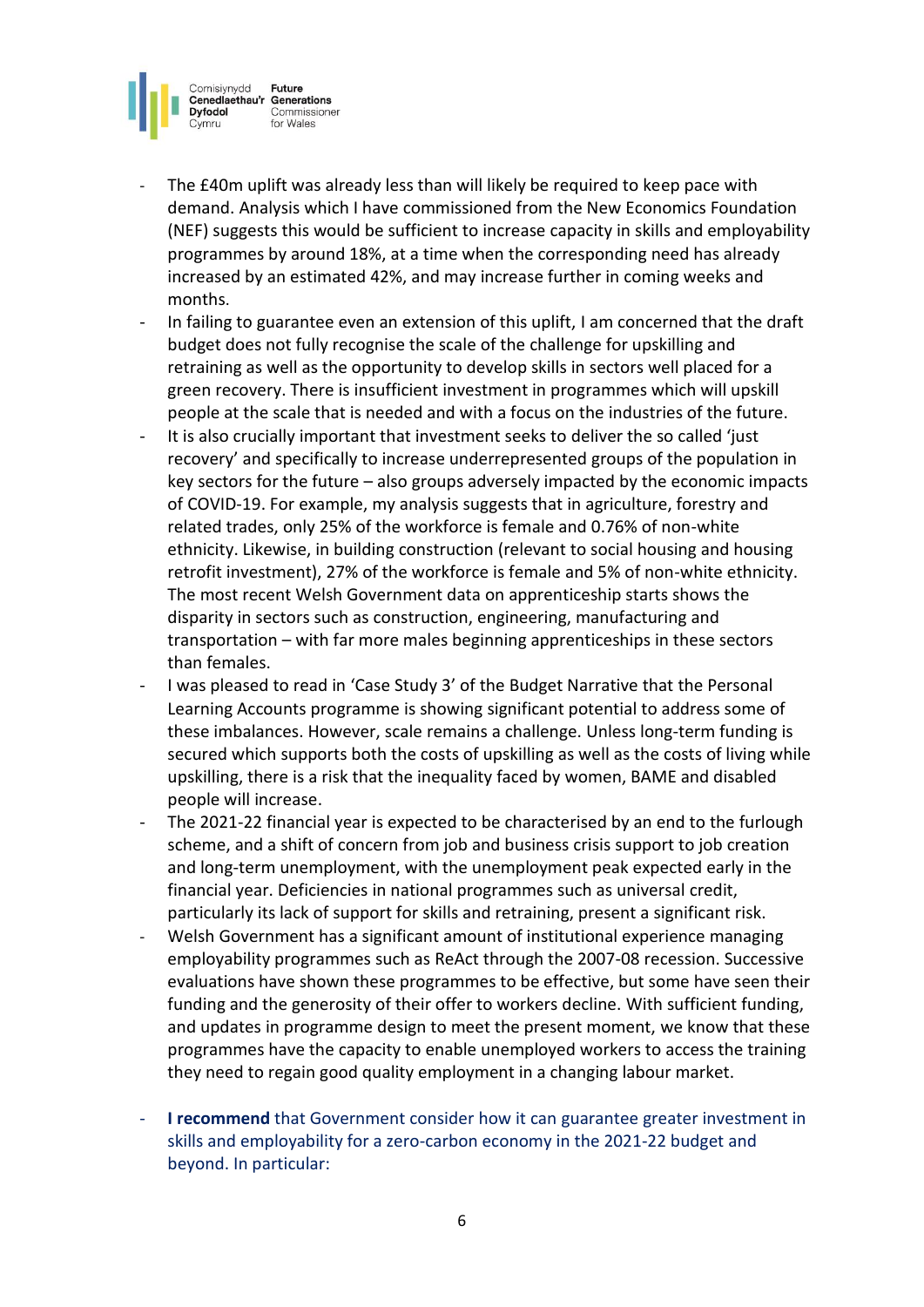

- $\circ$  The Government should not only ensure that capacity meets demand on programmes such as ReAct and Communities for Work Plus, but also actively foster greater demand so as to build the Welsh skills base.
- o Capacity should be increased in programmes such as traineeships, apprenticeships, and the Union Learning Fund to deliver in target green recovery industries (construction, heating, electrical installation, areas of manufacturing and engineering, and nature restoration).
- $\circ$  All programmes should be reviewed to ensure they are designed for the present context, i.e. to support workers into sectors such as care and the zero carbon transition which have significant expected jobs growth.
- **I recommend** in the 2021-22 budget Government consider increasing investment in enhancing access to sectors well placed for a green recovery. In particular:
	- $\circ$  Ensure that investment seeks to increase underrepresented groups of the population in key sectors for the future (as set out above);
	- o Increase investment in traineeships and apprenticeships for young people (as evidence implies that the group of workers most affected by the pandemic has been those aged 18-25);
	- o Ensure that there are sufficient reskilling opportunities for people in-work, and particularly who are furloughed / have been furloughed (I recognise that additional investment in Personal Learning Accounts as a step in the right direction);
	- o Ensure Welsh programmes such as ReAct are adequately funded to not only support education and training costs but also to provide sufficient financial support to ensure unemployed workers can maintain a good standard of living.

# *3.2 Investment in the large-scale decarbonisation of homes as a key opportunity to create jobs and stimulate the foundational economy.*

## *Summary of my advice to Government*

In my 10-point plan to fund the climate emergency (June 2019) I called for increased funding for housing retrofit of £300m per year. This would support a national retrofit programme on the basis that retrofitting homes in fuel poverty and those in social ownership could cost between £0.5-1bn per annum, with a suggested allocation of £300m from Welsh Government. Community Housing Cymru's report (Altair, 2020) confirmed £4.2bn is required for decarbonising social housing, over a period of 10 years. The 10-point plan also called for all new homes and public buildings built in Wales built to be zero carbon from 2020 – building on learning from the recent £90m 3-year Innovative Housing Programme, and requiring on-going funding of £30m per year.

In 2020, I emphasised key priorities for a green and just recovery, including the need to "develop an economic stimulus package that leads to job creation and supports the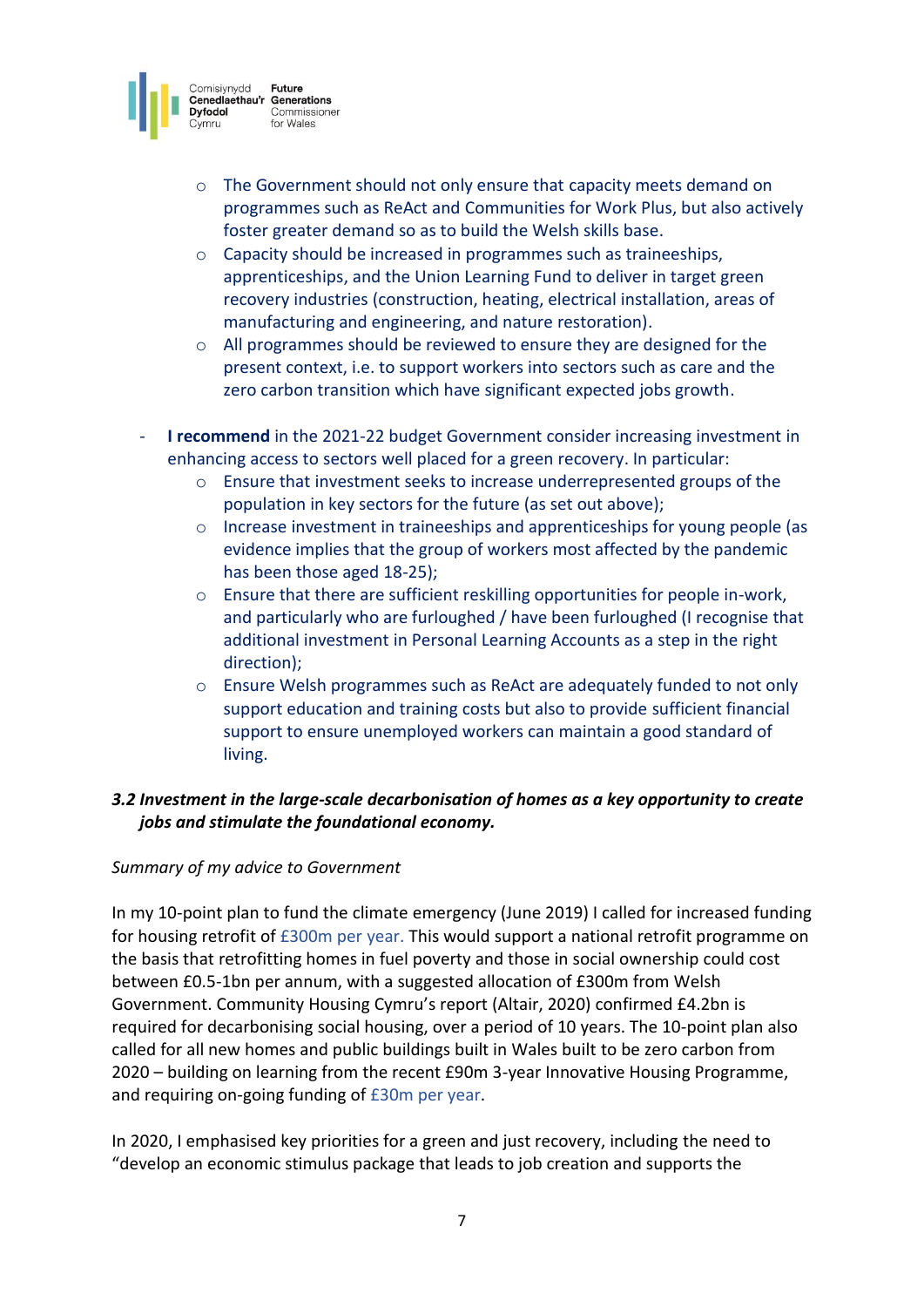

decarbonisation of homes, through building new low carbon affordable housing and investing in a national programme to improve the energy efficiency of existing homes".

In advice to Government, I also suggested a number of opportunities for modest investments in this space, including:

- Further investment to expand the Optimised Retrofit Programme with longer-term funding security;
- Scaling up financial support (incentives or loans) for homeowners who want to improve the energy efficiency of their homes and building on the energy efficiency support that has been provided over the last 10 years. *(For a full list of what I called for please see Annexes 1 and 2)*

During 2020-21 there were some positive decisions – notably:

- (included in 2020-21 budget) Allocations of £25m capital funding to extend the Innovative Housing Programme and £8.2m for a carbon neutral house project within Coleg Y Cymoedd.
- October 2020: £19.5m committment for the Optimised Retrofit programme (funded from three WG departments: housing, education, economy).

#### *Summary of investment set out in the 2021-22 draft budget*

- Investment in renewable energy and tackling fuel poverty with an additional allocation of £20m (£15m capital & £5m revenue) on top of existing budgets to maximise benefits of fuel poverty and renewable energy programmes, taking the total investment to £40m.
- £27m in social housing taking overall investment to £200m.
- £5m of capital funding in 2021-22 to take forward delivery of a Carbon Zero Pilot Project to decarbonise schools and colleges in Wales.

- According to my analysis it appears that whilst the Housing Support Grant revenue budget has increased by £40m, the Social Housing Grants (capital) has reduced by £23m, and the Regeneration capital allocation has reduced by £5m – it would therefore be helpful to understand what the net impact of these changes is and I will explore this with officials.
- Whilst I welcome the extra funding for the Optimised Retrofit Programme in 2020-21 (especially as three Departments have contributed which shows a welcome step in the right direction towards integrated spending decisions) and it provides an opportunity to test different solutions, a recent report for Community Housing Cymru claims that £4.2bn is needed to retrofit social housing in Wales over the next ten years. It is clear that the current scale of funding (£19.5m) is nowhere near what is required.
- Welsh Government need to explore innovative finance opportunities to plug this funding gap, working with others to identify the potential to use a combination of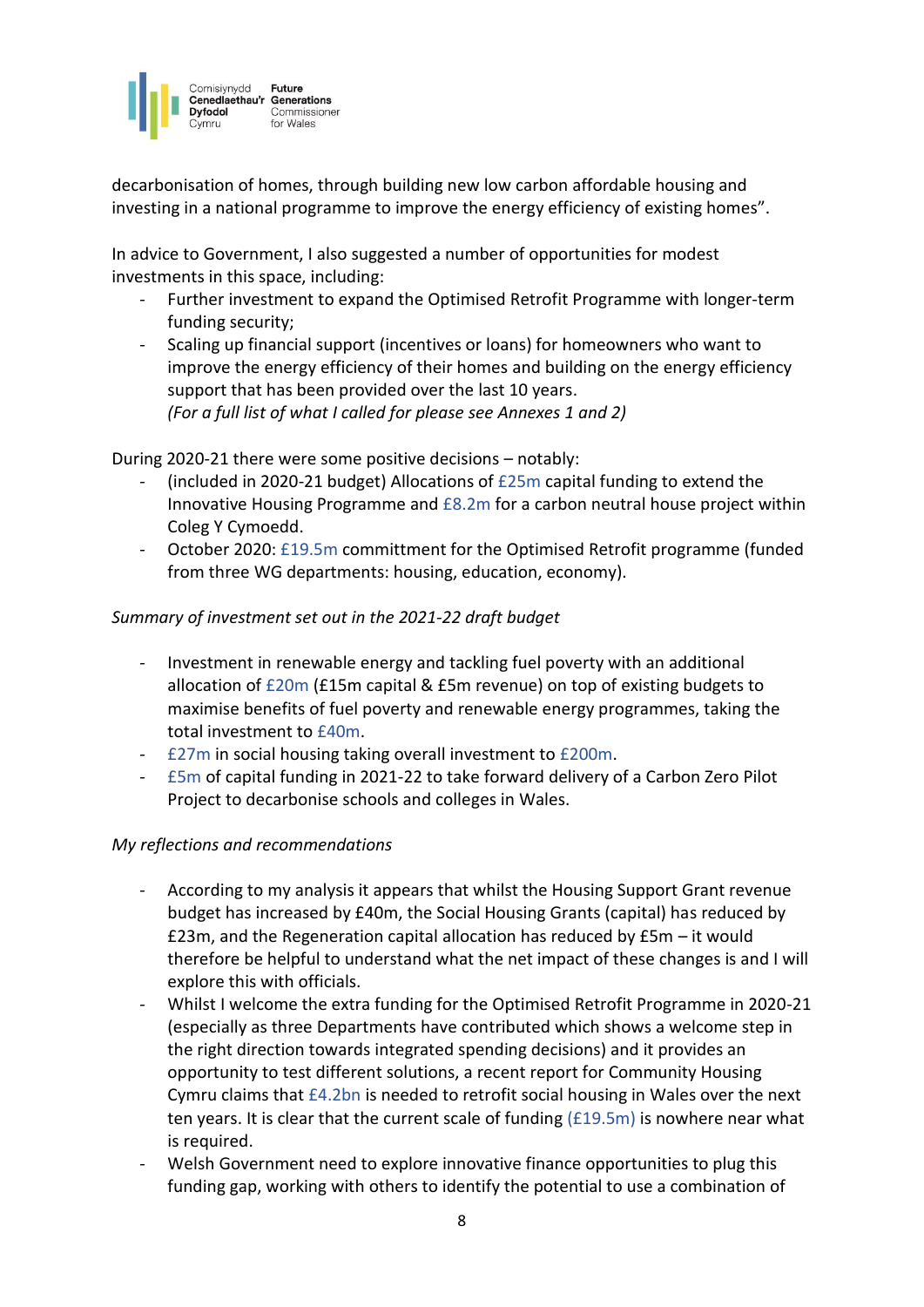

Treasury loans, Government and local authority borrowing, city region investment, green bonds and re-orientation of Welsh pension funds.

- I am currently working with the New Economics Foundation and the Sustainable Design Collective at the University of Sussex to explore innovative funding options for decarbonising social housing and homes in the owner occupied / private rented sectors. Our ideas are being tested with key stakeholders over the next few months and our findings will be shared more widely in the spring.
- **I recommend** in the 2021-22 budget Government should increase investment in housing retrofit and secure multi-year long term commitments to scale up action over the next decade. I have also called for further investment in housing retrofit to incorporate incentives to include green infrastructure and approaches which support nature recovery.
- I also **recommend** that decarbonisation is a central component of the core social housing grant, with requirements that the £200m investment in the 2021-22 budget will deliver carbon reductions, whilst exploring options for grant allocations to be blended with repayable finance.
- **I recommend** that Government should double its grant funding for fuel poverty reduction through the Nest and Arbed schemes to approximately £52m per year through to 2030.
- **I recommend** that within the next 12 months Government officials develop a 10-year plan to outline how the targets for retrofitting social housing and homes in fuel poverty will be achieved and funded.

# *3.3 Investment in town centres and local hubs to enable greater remote working and a better work-life balance.*

#### *Summary of my advice to Government*

Many of our town and city centres were struggling before the pandemic due to the shift of big retailers to edge of town locations and the pace of digital change leading to new consumer behaviours. This has caused economic stagnation in many communities which has had many knock-on effects for well-being. The shifts we are seeing to new, locally based remote working and a focus on 'hyper local' communities are a potentially positive effect of the pandemic, and sustaining these changes offers us many opportunities to support the evolution of city and town centres, improving community resilience and well-being and contributing to all seven well-being goals.

I am pleased that Government have recognised the importance of town and city regeneration, particularly in the document 'COVID-19 Reconstruction: Challenges and Priorities' report, published in October 2020. I welcome the target Government has set for remote working, although I don't think strong enough links have been made between the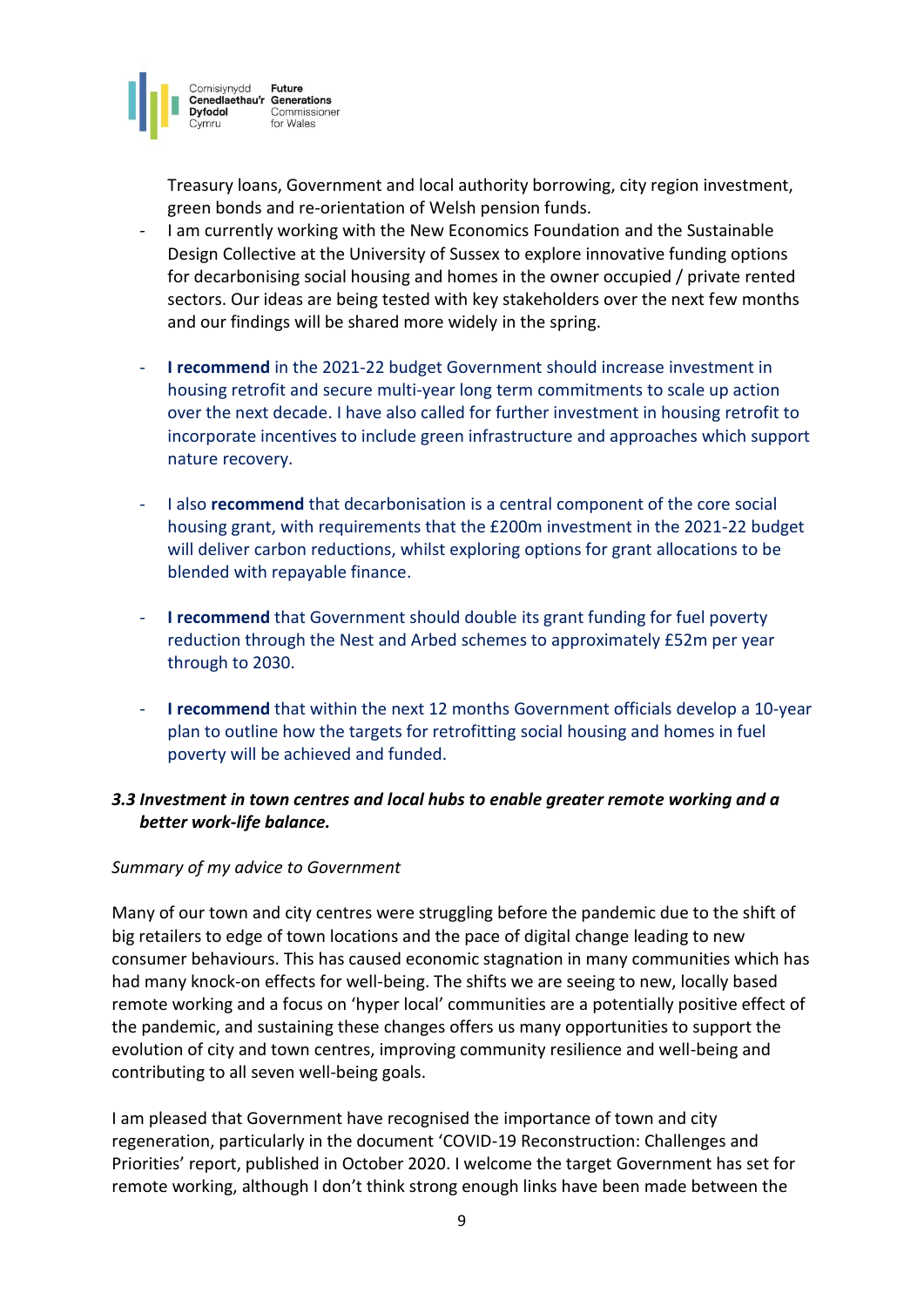

opportunities presented by sustaining remote working and the regeneration of town and city centres.

In advice to Government during 2020, I suggested specific initiatives to strengthen this link:

- Pilot remote working hubs based in communities hit hard by the pandemic. This could involve repurposing buildings as cross-sector shared working spaces and incentivising workers from certain sectors to lead the way in using them.
- Offer a fund for businesses, local authorities and other organisations to apply to undertake town centre regeneration (similar to the Cultural Recovery Fund) with a commitment to co-create solutions with the local community and creative practitioners, working in collaboration and improving health and well-being. *(For a full list of what I called for please see Annexes 1 and 2)*

## *Summary of investment set out in the 2021-22 draft budget*

- Allocating additional £3m revenue to support high streets, and town and city centres recognising the important contribution they make to the economy;
- Investment of £1.4m in a pilot approach that aligns with 'Town Centre First' approach. Public sector authorities will consider the need to put the health and vibrancy of town centres at the heart of their location strategies and investment decisions;
- Additional £1m FTC to WCVA's Community Asset Loan Fund, to be offered to third sector organisations who were aiming to purchase and/or improve community assets;
- Additional £5m FTC to support wider regeneration activities through Town Centre Loans programme, to bring vacant and underutilised buildings back into use.

- I welcome the investment in town and city centre regeneration set out in the draft budget, but Government have missed the opportunity to align investment with the development of remote working hubs which deliver multiple benefits and contribute to most of the well-being goals.
- Welsh Government are advancing efforts to support the cultural sector in Wales in light of the impact of COVID-19 on creative jobs, cultural organisations and institutions. In particular, a Freelancers Pledge is being established to support Public Bodies 'Build Back Creatively' and pair creative practitioners with public services. These funded projects and opportunities will help tackle loneliness and isolation, town and city centre regeneration and address mental health. Government must now ensure that the pledge is supported, which if successful would be a world first. The pledge also recognises the role creativity plays in identifying innovative and holistic solutions.
- Policy and investment should focus on: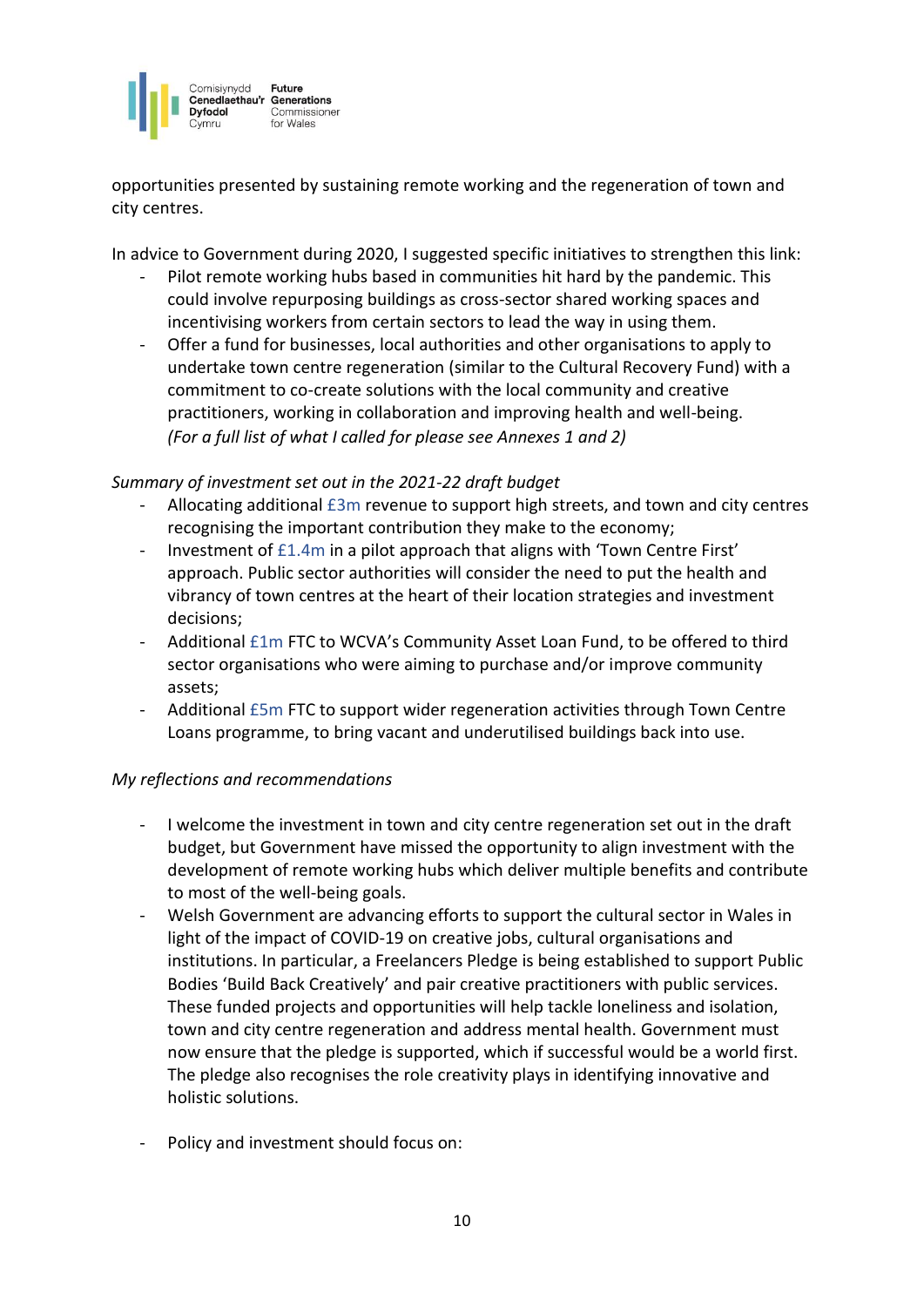

- $\circ$  Supporting collaborative projects for the reallocation of space, giving priority to accessible multi-functional spaces that encourage active travel, physical activity and/or creativity and support access to nature.
- o Government playing a more proactive role in enabling town centre development, including through pooling publicly owned land. Repurposing buildings in village, town and city centres to support cross-sector shared working spaces, housing and other uses that benefit people, communities and well-being.
- o Working with the creative and cultural sector to support the regeneration of towns and cities. Cultural professionals can help with designing and regenerating communities by breathing new life into unused spaces, derelict and desolate industrial zones, to turn them into places people can enjoy.
- **I recommend** Government consider how their spending proposals for town and city regeneration can better support remote working. Specifically, the proposed investment of £1.4m in a pilot approach that aligns with 'Town Centre First' should include consideration of support for remote working hubs which utilise existing space and support local businesses.
- **I recommend** that Welsh Government build on their Freelancers Pledge commitment and consider further what financial support is necessary for the creative and cultural sector to support the regeneration of towns and cities, recognising the importance of culture to place-making and acting to embed the cultural contribution at the heart of the public service recovery from the pandemic.

# *3.4 Investment in better ways to connect and move people through improving digital connectivity, active travel and public transport.*

## *Summary of my advice to Government*

In my 10-point plan to fund the climate emergency (June 2019) I called for a £240m allocation:

- Increased investment for active travel a minimum of 10% of the transport budget (20% of the capital budget) should be allocated for funding walking and cycling infrastructure - £60m allocation in the next budget.
- Increase funding for public transport at least 50% of the Welsh Government's transport capital budget should be allocated to improving public transport across Wales - £150m allocation in the next budget.
- Encourage uptake of low emission vehicles approximately £295m required to 2030 (approximately £30m per year) which could be met by a mixture of public and private investment.

Although not specifically included in the 10-point plan, digital connectivity has an important role in supporting the need to reduce travel and has played a critical role during 2020 in support remote and agile working and learning during the pandemic.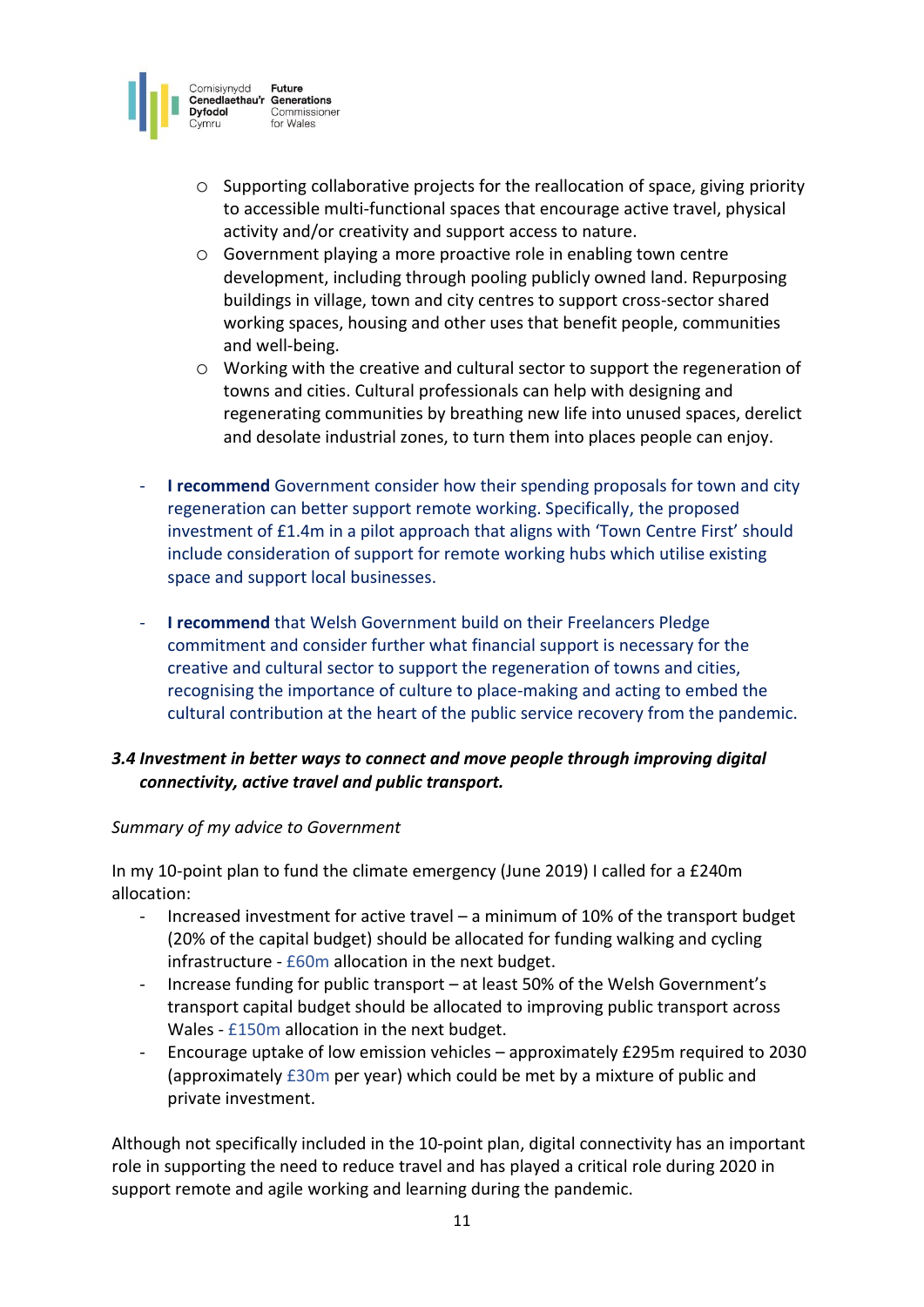

In advice to Government, I also suggested a number of opportunities for modest investments in this space, including:

- Further support for reallocating road space to create more room for walking and cycling, and prioritising active travel in local neighbourhoods, linked to the 'Town Centre first' approach.
- Targeted approach to prioritise 'School streets' through closing school streets to traffic, as has been done successfully in Cardiff.
- Targeted funding for broadband in communities which have been hit hardest by the pandemic and currently have the poorest connectivity. *(For a full list of what I called for please see Annexes 1 and 2)*

#### During 2020-21 there were some positive decisions – notably:

- (included in 2020-21 budget) £59m (37%) increase in total spending for Sustainable Travel with a total allocation of £219m in 2020/21 (£60m revenue; £158m capital) for concessionary fares, bus support, smart cards, youth discounted travel schemes, local transport priorities and sustainable and active travel.
- $(inded in 2020-21 budget)$  £30m allocation for EV transformation and supporting low emission vehicles.
- In response to the pandemic there has been a further  $£15m$  to support active travel, £105m to ensure train services can continue to operate on the Wales and Borders network and £140m to support bus services facing reduced fare income.

#### *Summary of investment set out in the 2021-22 draft budget*

Total spend on sustainable travel (BEL) in forthcoming budget is £262m (£78m revenue (£18.6m more on bus support); £183.65m capital) which is a further £43m (20%) increase.

#### *Sustainable & public transport*

- £275m capital funding for Metro and rail schemes;
- additional £20m of capital funding for active travel bringing total investment to around £55m.

#### *EV transformation*

an additional allocation of  $£10m$  of financial transactions capital, taking our total investment in EV infrastructure in 2021-22 to £38m.

#### *Strategic road network*

- total funding of £168m comprising capital and revenue funding.

In terms of digital connectivity, there is an additional £4.9m for the Centre for Digital Public Services Wales, and an extra £2.8m in the Public Sector Broadband Aggregation, bringing our total investment to £11.5m.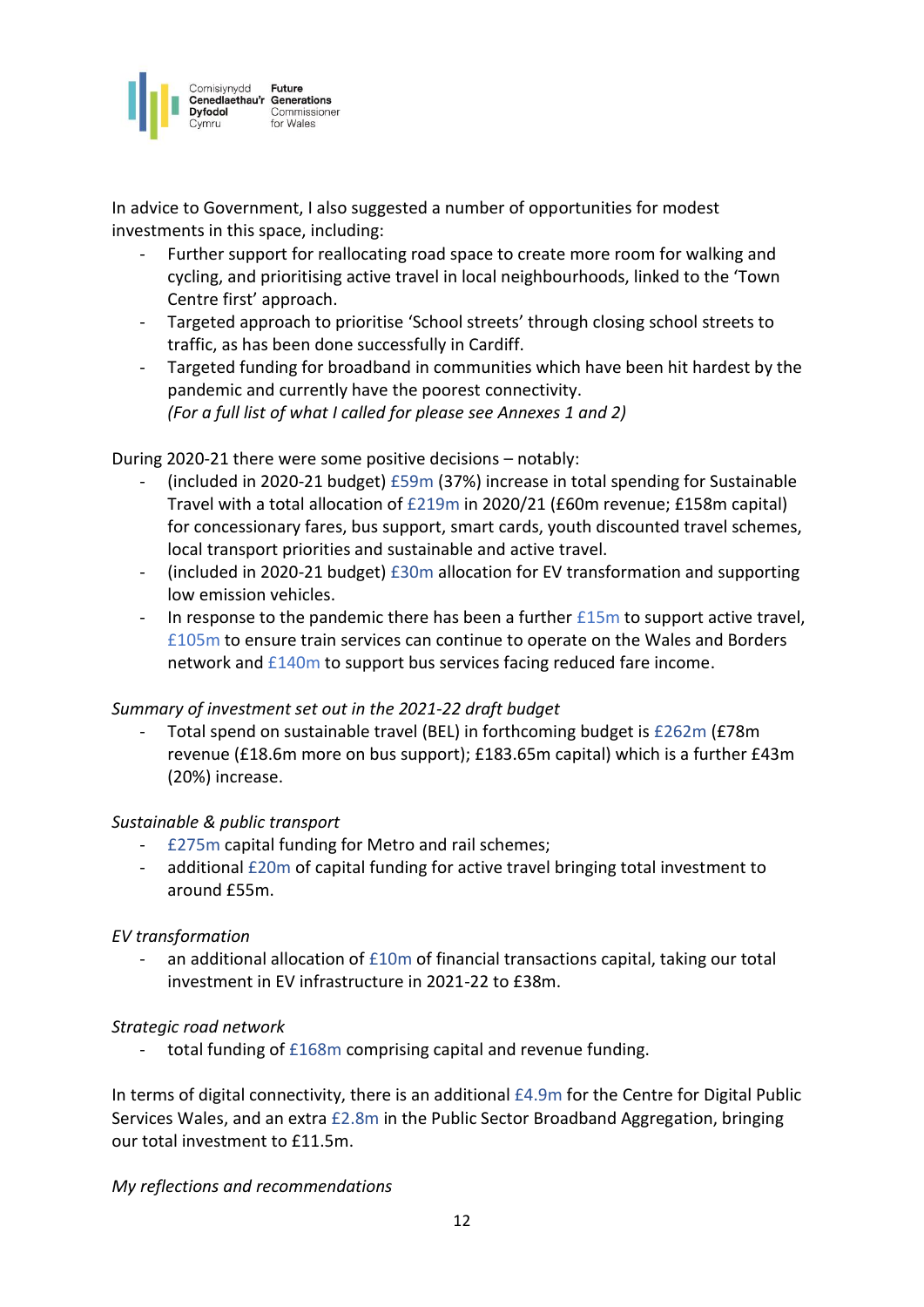

- Decarbonising transport remains a key challenge for Wales, with the sector currently responsible for 17% of Wales' carbon emissions; my 10-point plan in 2019 called for increased investment in public transport, active travel and electric vehicle infrastructure to support this.
- I welcome the year-on-year increase in spending on "Sustainable Travel" within the Welsh Government's budget – this has increased from £160m in 2019-20 to £262m in 2021-22 (63% increase). Along with increased spending on Metro and rail schemes (£275m in 2021-22 budget); investment of £55m in active travel and £38m in EV infrastructure shows considerable commitment.
- I also welcome the fact that this funding is greater than the allocation for the road network (£168m).
- The draft Transport Strategy Llwybr Newydd is also encouraging and places a significant focus on reducing the need to travel, as well as a clear focus on the provision of accessible active travel and public transport supported by behaviour change. The pandemic has placed significant challenges on public transport use, however there are opportunities to encourage and embed longer-term behaviour change. It is critical that the ambition set in the new strategy is realised through a strong focus on implementation and deliverable action plans.
- Digital connectivity has become increasingly critical in enabling new ways of working, supporting social and economic well-being over the last 12 months; there is a need for Government to take a holistic and multi-sectoral approach to expanding digital connectivity, recognising the key role that digital technologies play in relation to work, health, education and other areas of public service delivery, whilst also avoiding any worsening of inequalities.
- In terms of how funding is delivered, **I recommend** Government consider multi-year (3 year minimum) allocations for active travel schemes to enable them to be properly planned and delivered, as well as encouraging an integrated approach with other priorities such as town centre regeneration and local remote working hubs.
- **I recommend** that the forthcoming Wales Infrastructure Investment Plan (WIIP) prioritises support for low carbon transport infrastructure, reversing the historic focus of new capital spend on roads, as well as publishing an assessment of the carbon impact of major infrastructure investment decisions.
- **I recommend** that Government clearly explain how investment will support the ambition of the forthcoming Digital Strategy for Wales which is that "people in Wales experience modern, efficient and streamlined public services and at the same time stimulate innovation in our economy and support outcomes today and for future generations."
- **I recommend** that in 2021-22 Government invest in a universal basic digital infrastructure, giving every community access to high-quality broadband, targeting funding for broadband in communities which have been hit hardest by the pandemic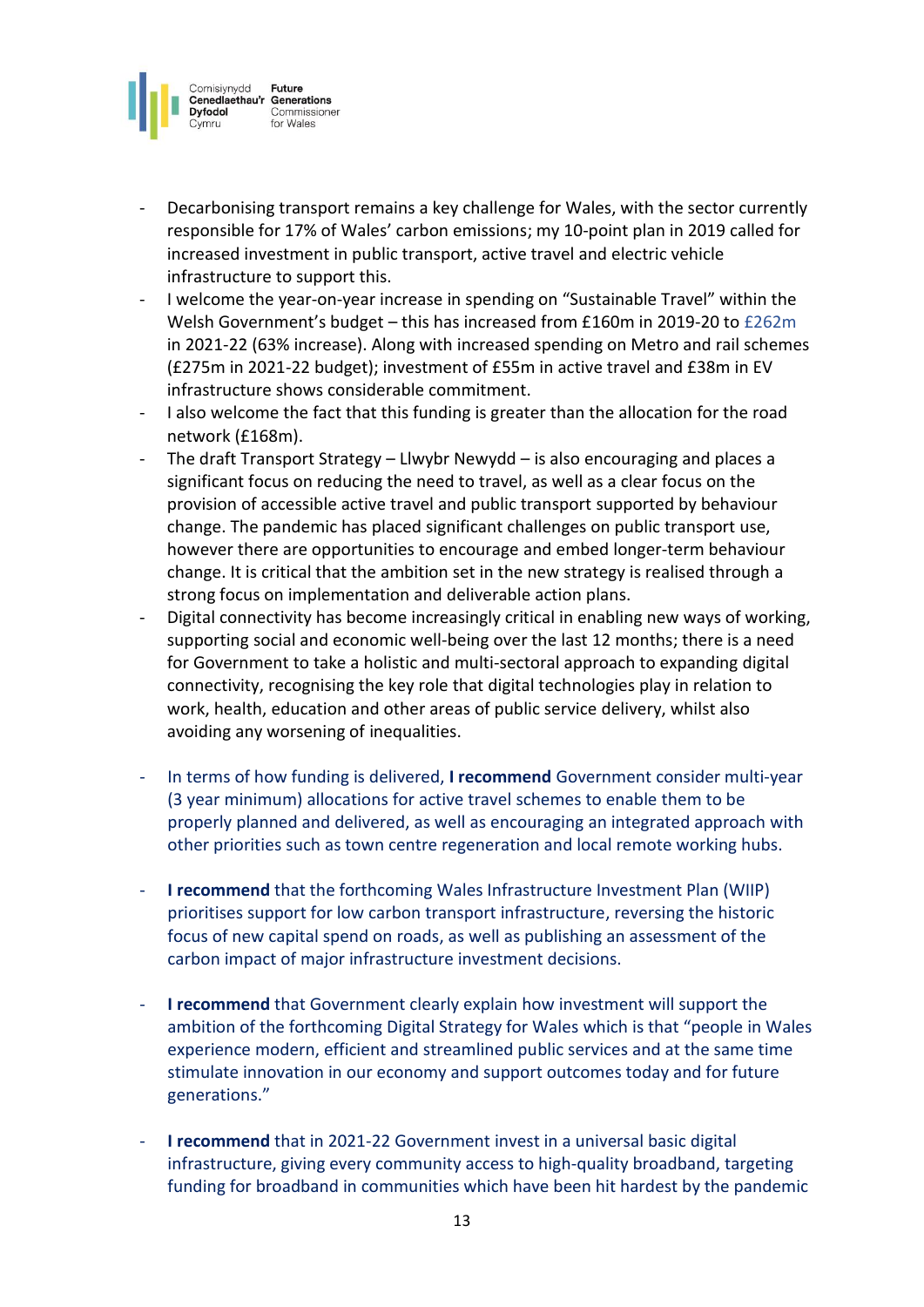

and currently have the poorest connectivity and expand the offer for all schools in our communities to provide an appropriate digital device for every child and young person in education.

# *3.5 Investment in cultural and creative industries, involving them in building back better and enabling them to become a core part of communities and public services.*

## *Summary of my advice to Government*

We have seen that the cultural sector and creative industries have been some of the most vulnerable industries to the economic consequences of the pandemic, and many countries have pledged financial help to assist cultural professionals and businesses. Many freelancers who cannot count on contracts and commissions have lost their livelihood as they cannot rely on the safety nets of regular employment.

In August 2020 I called for Government to provide a basic income to pay artists a basic living allowance and help Wales recover from the pandemic. I was pleased when Government then introduced a £7m Freelancers Fund in September, which was funding targeted specifically at those in the freelance sector hit hardest by the pandemic. The first fund of its kind in the UK, it included the opportunity for freelancers to sign up to a 'Freelancer Pledge' which will ensure that creative practitioners are supported to work in partnership with public bodies, addressing challenges such as loneliness, mental health and town and city centre regeneration. I believe that we are more likely to identify better solutions if we continue to support collaboration in this way. I further believe Welsh Government should seek to adopt this approach across its spending priorities – in ways that address short-term and long-term challenges. More support is needed to ensure that the Freelancer's Pledge is realised.

My advice to Government in October 2020 included the following proposals related to the culture and creative sector:

- Greater investment in the Cultural Recovery Fund, providing additional support for all freelancers.
- Establish a Creative Solutions Fund which will ensure that Public Bodies are supported to pay freelancers for any additional work associated with Covid-19 recovery - addressing challenges such as loneliness and isolation, mental health and community cohesion.
- Establish a fund to facilitate and support creative agents to work with schools online to enable the creative learning that has been limited during lockdown. This will be important in the context of the new curriculum for Wales and creative content could potentially help with the challenge of delivering more formulaic lessons through online platforms.

## *Summary of investment set out in the 2021-22 draft budget*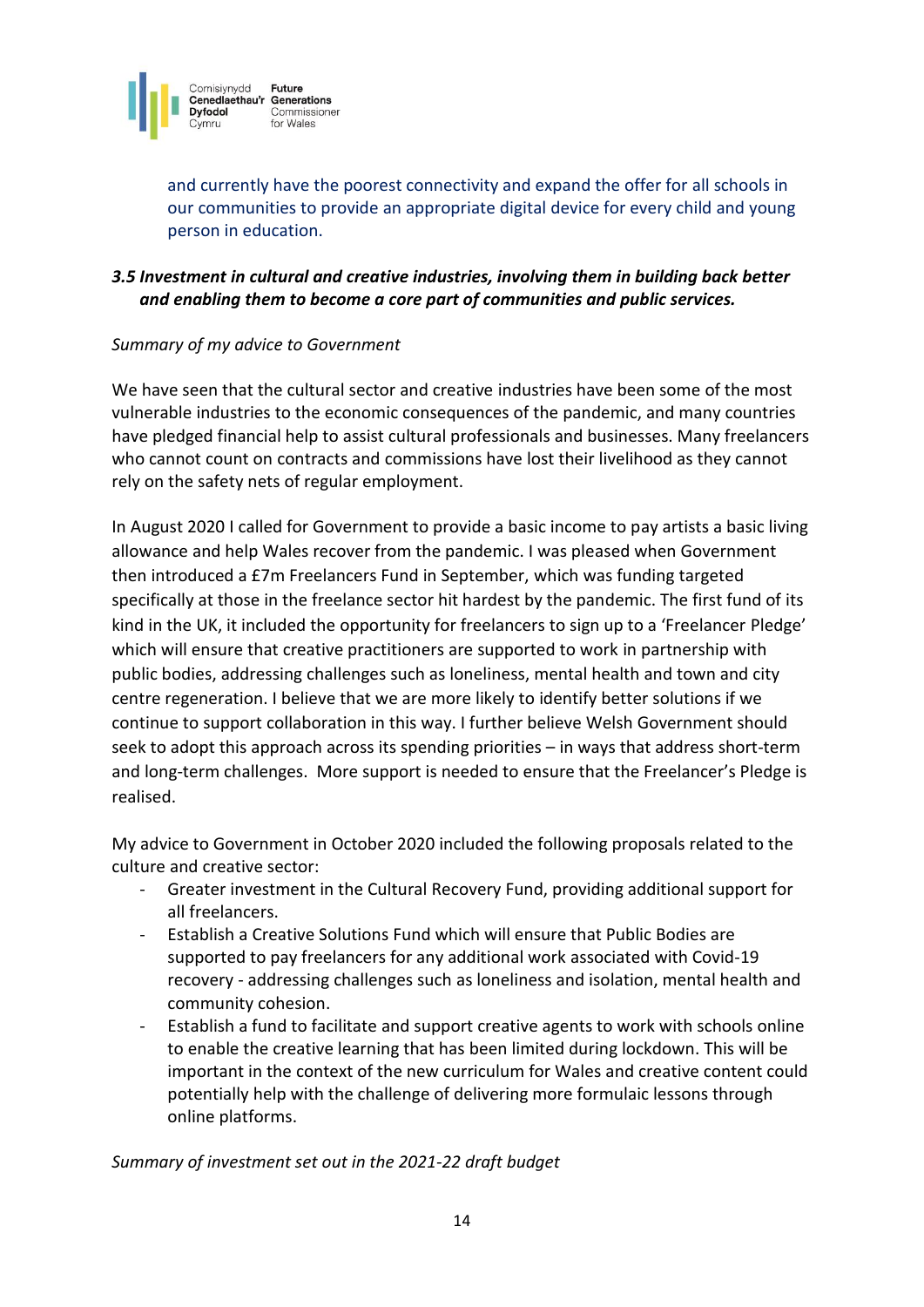

Additional capital funding of  $E8m$  to support the key tourism and creative sectors within our economy, and to provide funding to our sponsored bodies to maintain the estate and undertake a range of decarbonisation and digital transformation programmes, and support biodiversity.

Whilst this is a welcome investment, there is little mention of the importance of the cultural sector and creative industries to Welsh life and in particular to our recovery from the pandemic. The pandemic has seen innovative responses from the cultural sector to challenges such as loneliness and isolation, using museum collections in care homes and funding theatre and music practitioners to perform with older people on doorsteps. It is interesting (and somewhat counter intuitive) to note that the Wellbeing in Wales report states that *'The percentage of people who feel lonely fell in 2019-20 (15%) compared to 2016-17 (17%). More recent data from the monthly National Survey for Wales from May to September 2020 so far shows that loneliness has fallen further (to 11%) although data are not yet available for the autumn and winter periods'.*

It is positive to see this brief reference in the Strategic Integrated Impact Assessment: *"Tourism, culture, sport and language also contribute to wider economic, social and environmental outcomes for people in Wales, including mental and physical health and community cohesion. Recent Welsh Government research36 identified that health and wellbeing factors were positively impacted depending on individuals' access to arts and culture."* However, I do not consider that this recognises the importance of viewing culture as a core part of our well-being.

- Consideration of the role of culture must be at the heart of how we recover from the pandemic, because it is part of how we live and important for our mental well-being (especially in times of stress and isolation) and because there is the risk that cultural institutions will disappear from our communities without sufficient support.
- I do not consider that the draft budget currently gives culture the central role it deserves, and this lack of priority plays out in delivery at many levels.
- Government should provide long-term funding and policy commitments to the cultural sector and creative industries across Wales, positioning them as a core part of public service delivery. This should reflect recognition of the importance of culture for the improvement of health and well-being, particularly as part of recovery from the pandemic.
- It is important that cultural agencies including Cadw, Visit Wales, Creative Wales and national bodies like Arts Council of Wales, National Museum Wales and the National Library are enabled to work together to better make the connections between how culture and language are addressing key issues such as the climate and nature emergencies.
- **I recommend** that Government considers how it can provide long-term funding and policy commitments to the cultural sector and creative industries across Wales,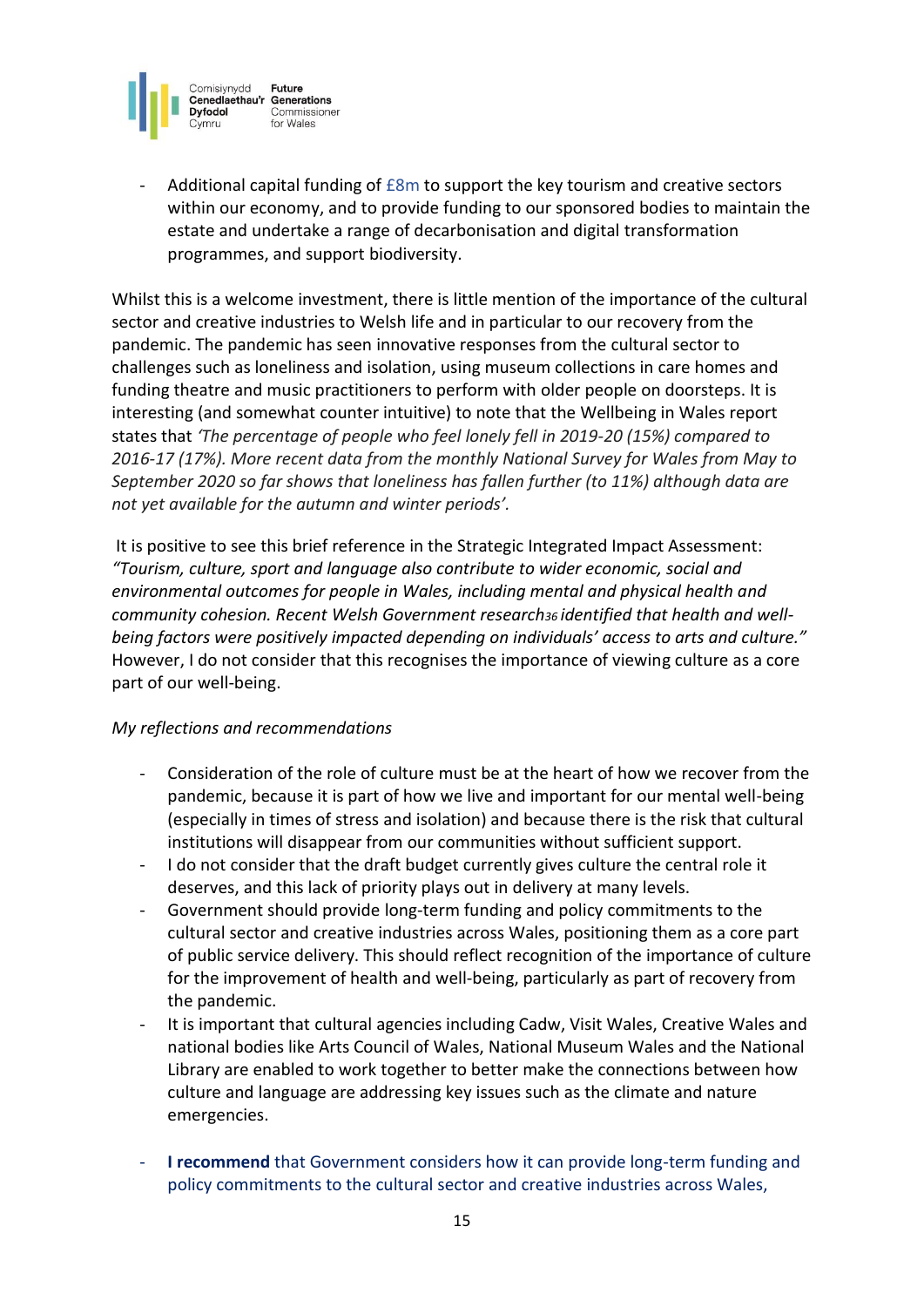

positioning them as a core part of how our public services and communities respond to the pandemic.

# *3.6 Investment in nature to help achieve a biodiverse natural environment and ensure people have access to a wildlife rich natural world.*

#### *Summary of my advice to Government*

In my 10-point plan to fund the climate emergency (June 2019) I called for increased funding of £221m in the next draft budget to support land use and nature-based solutions, specifically:

- Radically increase tree cover over the next two decades requiring investment of approximately £16m per year over the next 10 years.
- Support adoption of low carbon agricultural practices and re-thinking land-use practice – £300m per year is currently provided to support agriculture and rural development.
- Promoting nature-based solutions and green infrastructure in all developments; the cost of meeting current environmental land management priorities in Wales is estimated to be £205m per year.

In my Future Generations Report I call for Welsh Government to commit to large-scale habitat restoration, creation and connectivity throughout Wales, which includes setting statutory targets for nature recovery and specific species recovery measures to help prevent extinction.

In advice to Government this year, I also suggested a number of opportunities for modest investments in this space, including:

- Establish a Conservation Corp/National Nature Service as country-wide movement for action to restore nature whilst building the regenerative economy and creating jobs.
- Increase investment in the National Forest in order to radically increase tree cover
- Incentivise city and town centre regeneration to incorporate biodiverse green infrastructure and nature-based solutions, enabling more people to access high quality green and blue space and supporting nature recovery. *(For a full list of what I called for please see Annexes 1 and 2)*

## *Summary of investment set out in the 2021-22 draft budget*

- Allocations of an additional £5m for biodiversity and the National Forest, taking the overall budget to £32m in 2021-22 to build on programmes including:
	- o supporting the restoration of Natura 2000 and other protected sites;
	- o continuing investment in the restoration of our Peatlands through the National Peatland Action Programme (NPAP)
	- o £5m to continue development of the National Forest.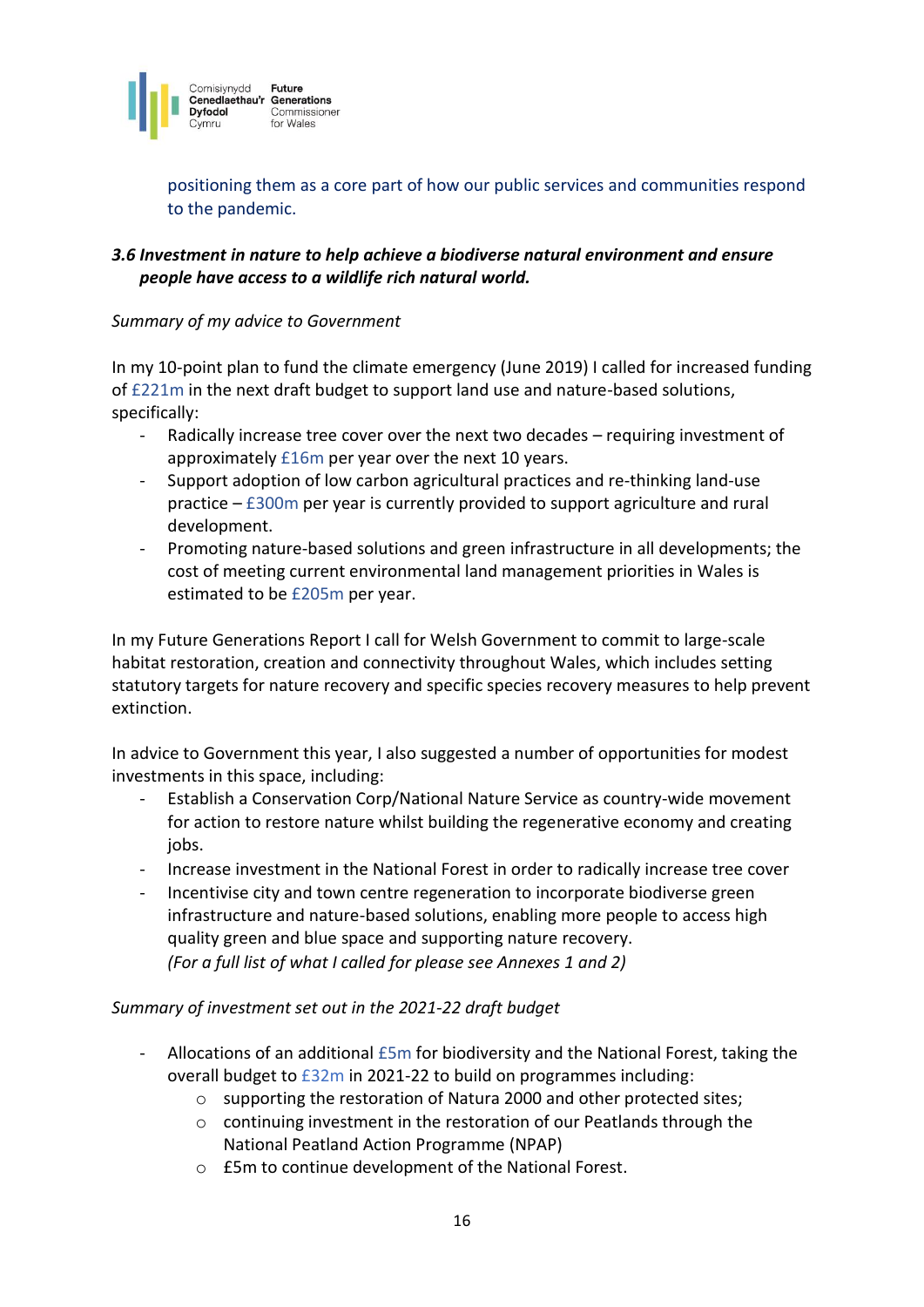

- We know we are facing a nature crisis as well as a climate emergency, and my 10point plan called for increased investment of £221m in land and nature-based solutions to address these. Nature-based solutions have to be a core part of a green and just recovery from the pandemic.
- I welcomed the £48m capital allocation in the 2020-21 budget to fund protected sites, national forest, peatland restoration and other initiatives. Although the headline figure within the 2021-22 budget narrative is lower at £32m, analysis of the BEL tables indicates that there hasn't been a significant change in capital spending with a small increase in revenue spending on nature of around £5m. I realise that this has been a challenging year, but the nature crisis has not gone away so I urge Government to ensure that funding is at least maintained (year on year) if not increased.
- It is disappointing not to see any reference, or connection, to the excellent work that has been undertaken by NRW's Green Recovery Taskforce over the last six months, at the request of the Minister for Environment, Energy and Rural Affairs. This group has brought together a range of expert organisations and stakeholders to develop proposals that would support a green recovery, and have identified nine opportunities including:
	- $\circ$  reskilling and retraining programmes to equip people with the right skills for future jobs,
	- o nature & wildlife tourism opportunities,
	- $\circ$  reinforcing the positive behaviours people adopted through lockdown,
	- $\circ$  reconnecting people and nature, making quality green space more accessible, particularly in deprived urban communities,
	- o low carbon retrofitting of housing and public buildings,
	- o reducing environmental risks through nature-based solutions, such as tree planting and restoration, building the resilience of protected sites,
	- $\circ$  building the resilience of the Welsh food system and growing food locally and
	- o developing alternative financial models and instruments to incentivise investment in the green recovery.
- Many of these proposals would only require very small-scale funding and Government should consider identifying potential allocations to facilitate implementation of these proposals.
- Linked to the skills priority, jobs in nature conservation (both marine and terrestrial) represent a sector with the potential and need to grow; there is also a need to invest in green apprenticeships in truly sustainable industries to enable skill development and entry into what have been highly competitive work areas. Wales TUC suggest that an investment package for 13% increase in forest cover through reforestation at an investment of £390m would create 3,613 direct and in-direct jobs over the next two years.
- **I recommend** Government consider identifying allocations to facilitate the implementation of the proposals put forward by NRW's Green Recovery Taskforce.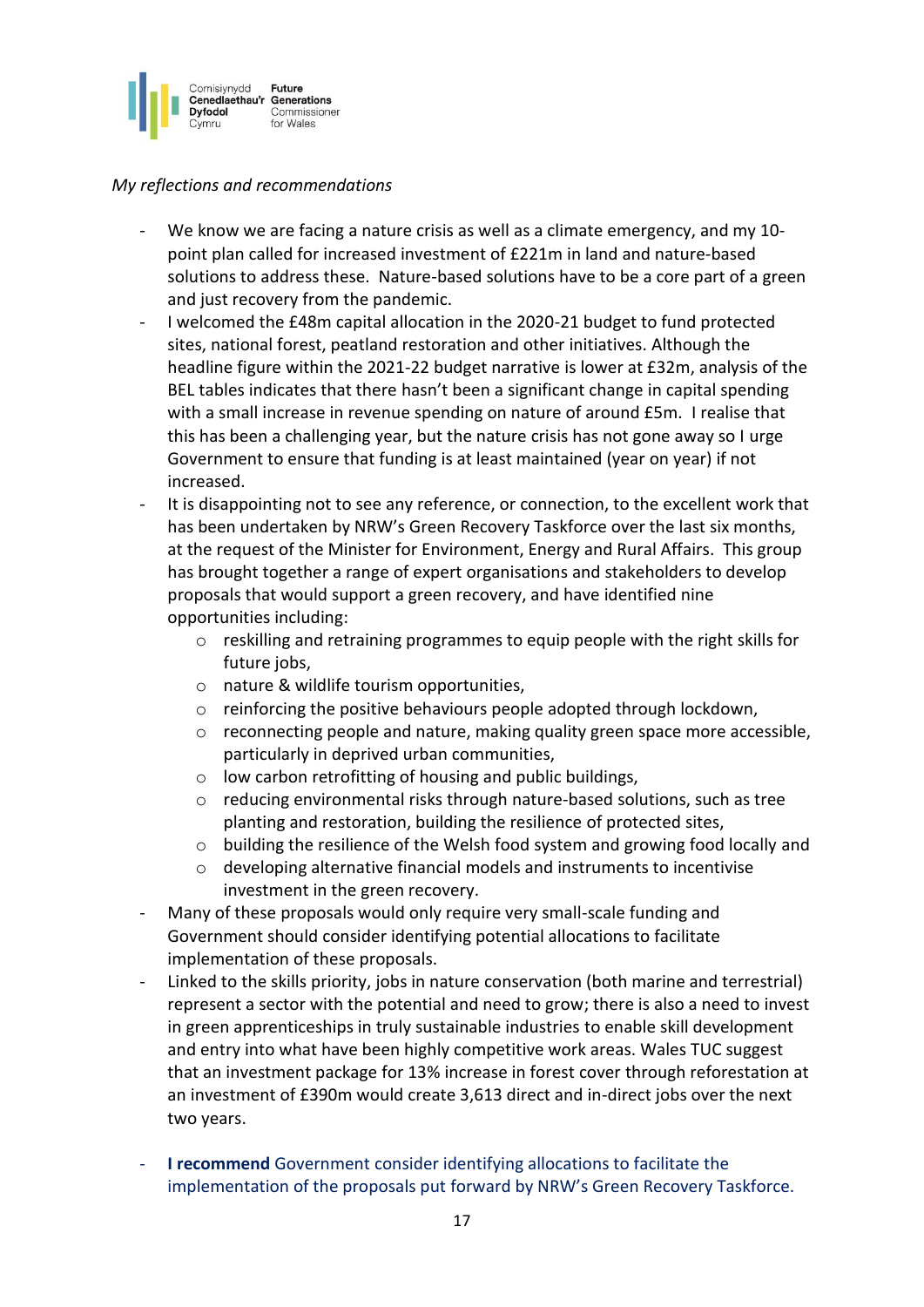

- **I recommend** Government consider opportunities for investment in 'green apprenticeships' to enable skill development and entry into sustainable industries that will be a key part of a green and just recovery (linked to the first priority on skills).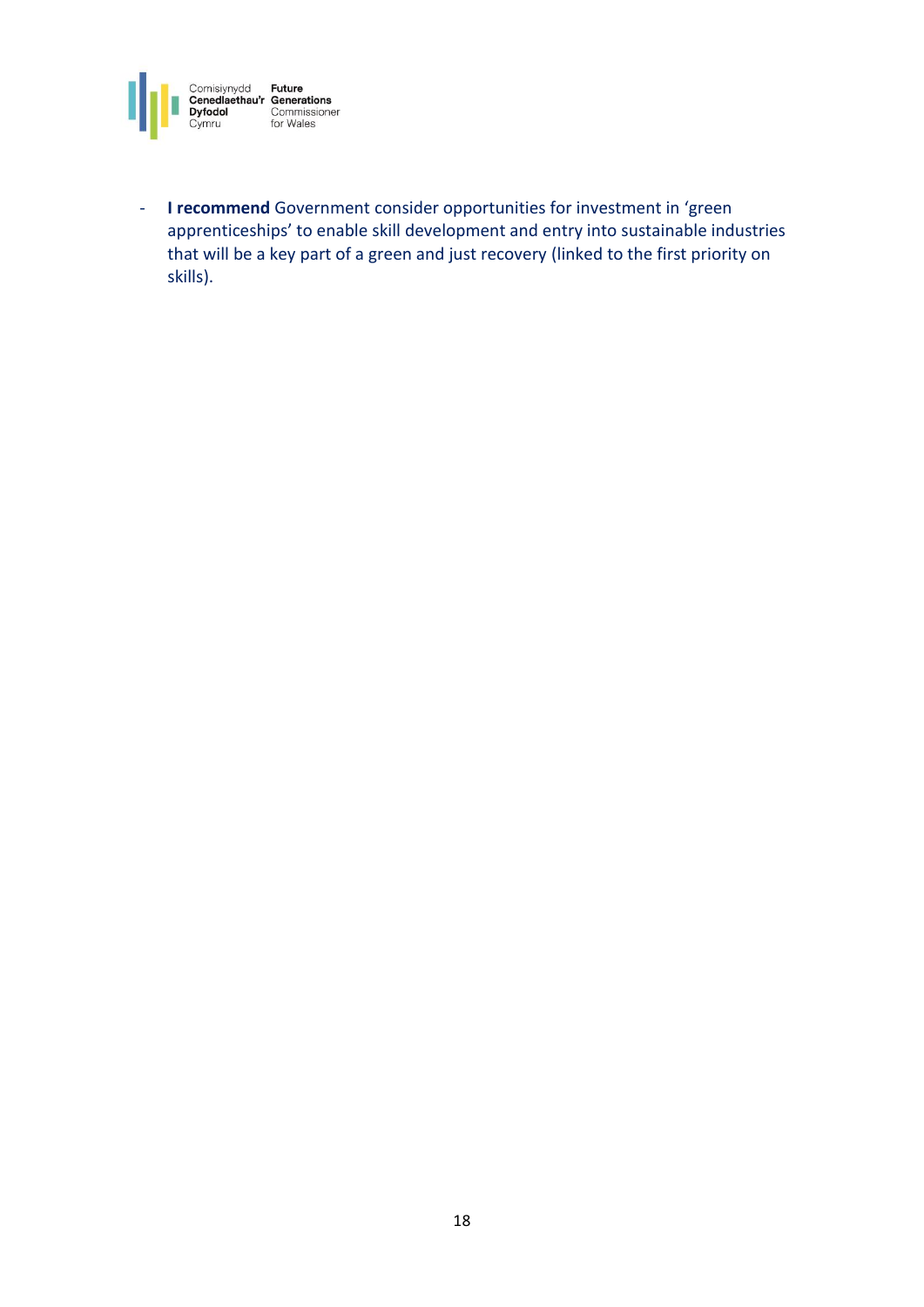

# **4. Areas for further consideration**

# *4.1 Investment supporting innovation and "sustaining the good" that has resulted from different ways of working*

Whilst the pandemic has been devastating and challenging in many ways, it has also brought benefits, including new ways of working innovatively, digitally and collaboratively, which have the potential to become a change in the culture of how we do things in Wales. It is fundamentally important that these ways of working are not lost when we move fully into recovery mode, when the temptation might be to fall back to the 'old normal.'

My Future Generations Report sets out the twin-challenges of the 'what' and the 'how' in relation to the implementation of the Well-being of Future Generations Act. In the context of the draft budget this is about what will be funded, but also how funding will be allocated in ways that contribute to all the well-being goals and take account of the five ways of working.

If investment will 'sustain the good' that has resulted from new ways of working, this could be identified and explained in the section of the draft budget focusing on investment for 'Change' and key opportunities include:

• *Ensuring that services are future focused and prioritise prevention* 

Government has a responsibility to lead the way and take steps to ensure that positive new ways of working are supported to continue. Whilst this does not solely rely on funding, I can see very limited recognition of this in the draft budget. Government and other public bodies should be seeking to learn lessons from the pandemic and response to it.

Government's investment in homelessness support is a strong positive example of where this is happening, building on the success of the emergency response and seeking to embed this into longer term policy and funding approaches. I am aware that some funding for homelessness in 2019-20 has focused on using the time that a greater number of rough sleepers have been in emergency accommodation to work with them to try to prevent them returning to sleeping rough. I hope that this additional funding will continue these approaches. I am pleased to see an additional £40m for the Housing Support Grant and an extra £4m for the Homelessness Prevention Grant which, as is set out in the draft budget, are important steps towards Government's long-term goal of ending homelessness.

However there does not appear to be specific allocations or consideration for how this could (and should) be done in other areas – for example how to build on the rapid digitisation of health services and the significant importance of the community response to the pandemic. It is likely that both these areas (and indeed others) will require policy attention and investment if the benefits are to be maintained.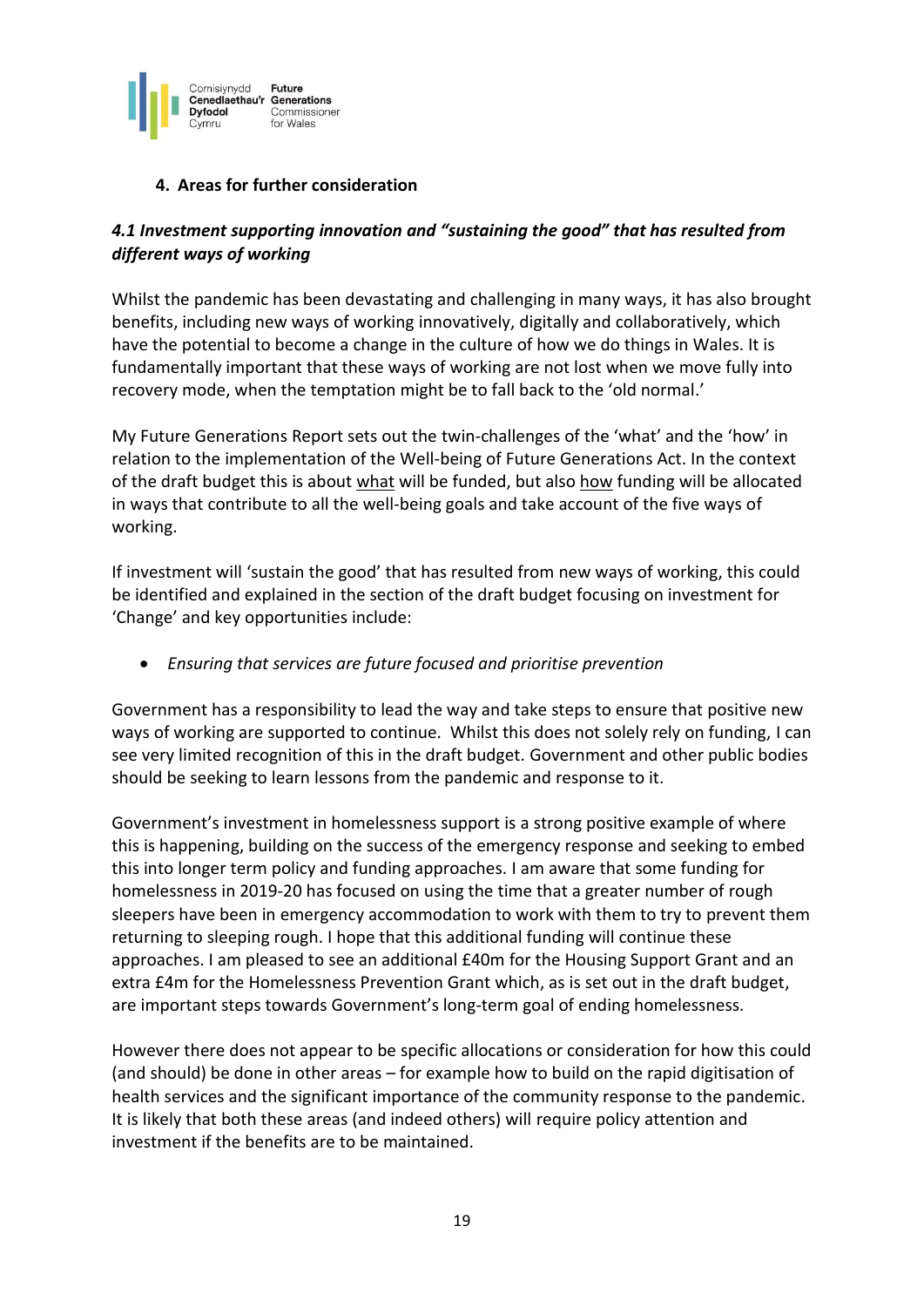

For example, investment in health has grown significantly which is understandable given the nature of the pandemic but the NHS response has exposed learning about new strengths and weaknesses about 'pre-pandemic' approaches to service delivery. Above all there is very little doubt that the next public health crisis will be the impact of a deep recession and further austerity on people's health, as according to the World Health Organisation the single most important indicator of someone's health is their income security and social protection. Consequently, investment in health must shift to prioritising prevention – key recommendations in my Future Generations Report and Manifesto for the Future include:

- Chapter 3 'progress against the well-being goals', section on 'A Healthier Wales'
	- o *Welsh Government should develop a national wellness system to improve the nation's health and wellness and reduce demand on services.*
	- o *Welsh Government should change funding arrangements across sectors and services to encourage collaboration to keep people well and reduce demand – using increased investment in preventative activities as a first step.*
	- o *Welsh Government should explore new approaches to investment in prevention, including whether funds raised from new taxes (such as the potential social care levy) could be used for investment in prevention.*
- Chapter 2 'leadership and implementation of the Act'
	- o *Welsh Government should appoint a Minister for Prevention, with responsibility for taking a whole-government, coherent and evidence-based approach to investment in prevention.*

Whilst the sections of the budget on investment in health mention transformation and prevention, I do not consider that enough priority is being given either to sustain the good changes that have taken place or to meet the scale of the public health challenge that lies ahead of us.

For example:

- (In relation to transformation) Paragraph 6.10 sets out that "*We will also allocate £25m in supporting the transformation of services. We will continue our investment in preventative programmes and prioritise digital programmes. These will include national data, digital wards, prescribing, and eye care and we will continue to explore further digital transformation and targeted support to maintain essential services. During the pandemic, the use of technology has been accelerated across Wales, not only by embedding new ways of working but by improving access to healthcare advice from homes. These new ways of working are providing services out of the hospital setting and show how digital technology can empower patient care."*

I do not consider additional investment of £25m is sufficient to embed genuinely transformative changes across the NHS, when put in the context of the entirety of NHS funding in 2021-22 which is £8.4bn. I would like to see this investment scaled up alongside greater clarity on how the broader health system will embed new ways of working and prioritise the prevention of ill health.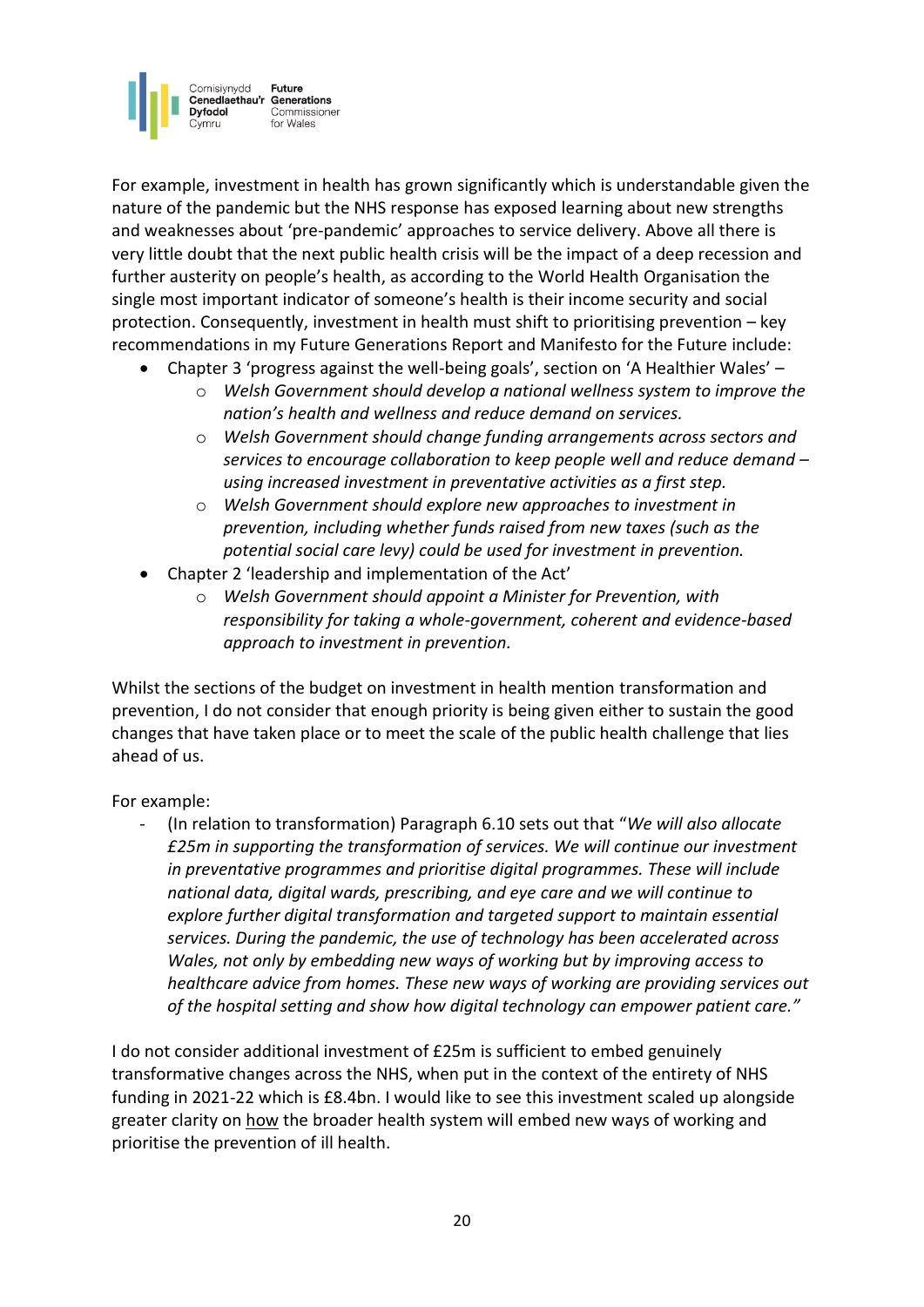

- (In relation to mental health and prevention) Paragraph 6.17 says *"Recognising the impact that the pandemic has had on many people's mental health and wellbeing, we are allocating an additional £20m within Health and Social Services to increase support across a range of areas. We will raise our commitment under A Healthier Wales for the Mental Health Service Improvement Fund through doubling our funding from £7m to £14m, and providing increased support for frontline non-clinical services, all age crisis support and memory assessment services."*

In addition to tackling the increasing levels of mental ill health that are linked to the lockdowns, priority must be given to investment in the interventions that evidence shows will prevent mental ill health, including skills and employability, education, housing, access to green space and physical activity. Whilst I acknowledge these broader determinants of health are mentioned in paragraph 6.21, I do not consider that enough priority is being given to preventative approaches which consider the wider determinants of health, across the £8.4bn of investment in health.

• *Ensuring that new approaches to community and public sector collaborative working are not lost*

There is now widespread evidence and growing recognition that community action has been crucial to our society's response to COVID-19, and in particular supporting our most vulnerable. Evidence also indicates that developing community capacity and nurturing greater cross-sector collaboration could play a crucial role in our long-term recovery from this crisis. It could also help build a healthier more sustainable society in line with the aspirations of the Well-being of Future Generations Act.

Before the pandemic struck many communities and community-based organisations across Wales described public sector ways of working as being a key barrier to greater collaboration and mutual understanding. Their experiences of working with public bodies were often characterised by poor communication, lack of trust, risk aversion and silo working.

But in many parts of Wales the response to coronavirus has changed this picture, leading to improved understanding, decision making and collaboration between communities and public bodies. And as we face more lockdowns, a deep recession and further austerity it is more important than ever to build upon this innovative joint working and not blindly return to 'business as usual'. It is imperative that Government puts in place ongoing policy and financial resources to ensure that new ways of working and the development of positive relationships between public services and communities continues.

To do this I support the call from [Building Communities Trust](http://www.bct.wales/uploads/resources/2020-11-24-44-1-building-stronger-welsh-commun.pdf) for Welsh Government create a £4.5m Communities Challenge Fund (based on the Foundational Economy model) that will support communities and public bodies to explore, develop and build upon these new and emerging ways of collaborative working.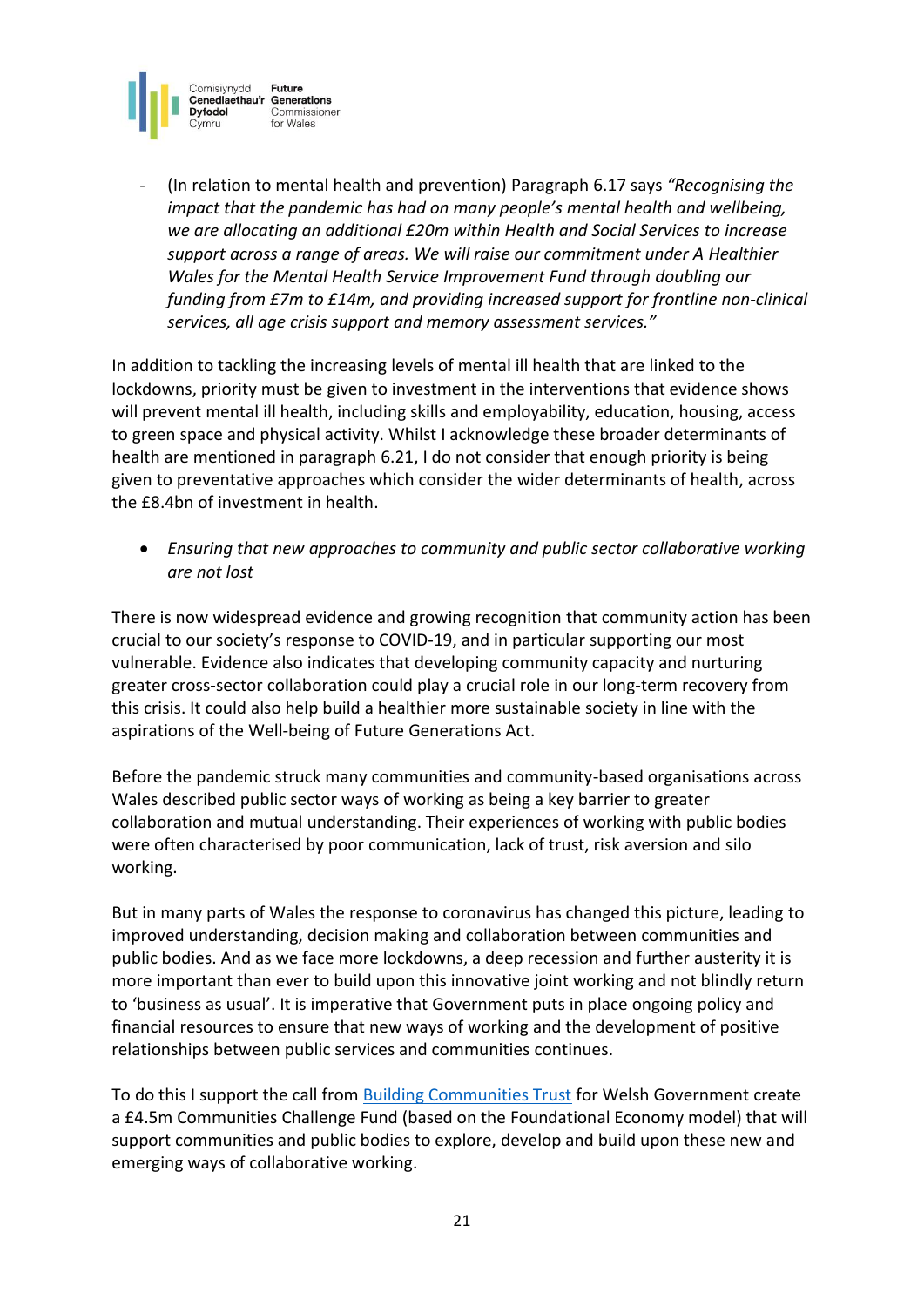

## *4.2 Carbon impact appraisal*

In its 2020-21 budget the Welsh Government highlighted a £140m capital allocation to address the climate and nature emergencies, with targeted investment at measures *"which current evidence supports as being the areas where Welsh Government can have the greatest impact to deliver our first carbon budget".* My own indicative analysis of the 2020- 21 budget also suggested that key spending lines related to decarbonisation had risen by approximately 28% compared to the previous year (see Table 1 below), suggesting good progress from the Welsh Government in tackling the climate emergency.

To put these figure in context, in December 2020, the UK Committee on Climate Change (UKCCC) published its [latest advice](https://www.theccc.org.uk/wp-content/uploads/2020/12/Advice-Report-The-path-to-a-Net-Zero-Wales.pdf) for Welsh Government including its recommendation for Wales to have a Net Zero target by 2050.

- This will, according to the UKCCC, involve a large, sustained increase in investment across Wales, worth around £3bn annually by 2030.
- Key investment areas will include low-carbon power, retrofit of buildings and the added costs of batteries and infrastructure for electric vehicles.
- If this investment were to be apportioned between the Welsh Government, UK Government, and Welsh private sector according to their respective contributions to Welsh GDP, the Welsh Government's share of this investment would equate to around £700-800m annually – a significant increase on the Government's estimate in 2020-21.
- Some of the required investment is expected to have a financial return to the investor, which means that the *cost* of the transition to net zero is only estimated at 0.5% of GDP by the UKCCC.
- As identified by the Chief Economist in his 2021-22 report, the Welsh Government's share of this cost could amount to around £100m.
- However, this should not be seen as a traditional cost, as the cost of inaction on climate change is believed to be considerably greater.

The UKCCC also suggest that the majority of the required increase in investment can, and should, be delivered by the private sector. However, achieving this will require supportive policies constructed to give long-term clarity to consumers and confidence to investors. The precise divide between private and public investment is a political choice: there will be a strong push from the private sector for the most costly or 'loss generating' components of decarbonisation to be pushed onto the Government. Indeed only an aggressive legislative environment could prevent this from being the case. In this context the Welsh Government may wish to pursue a more active investment policy in other, more profitable, aspects of decarbonisation so as to protect its financial position and to ensure a return to future generations of Wales and the Government's long-term investments in education, employability, innovation and other forms of business support - notably recent pandemic rescue loans and grants.

Despite the positive progress in the Welsh Government's 2020-21 budget, there was no holistic impact assessment of the net carbon impact of the budget. This meant it is not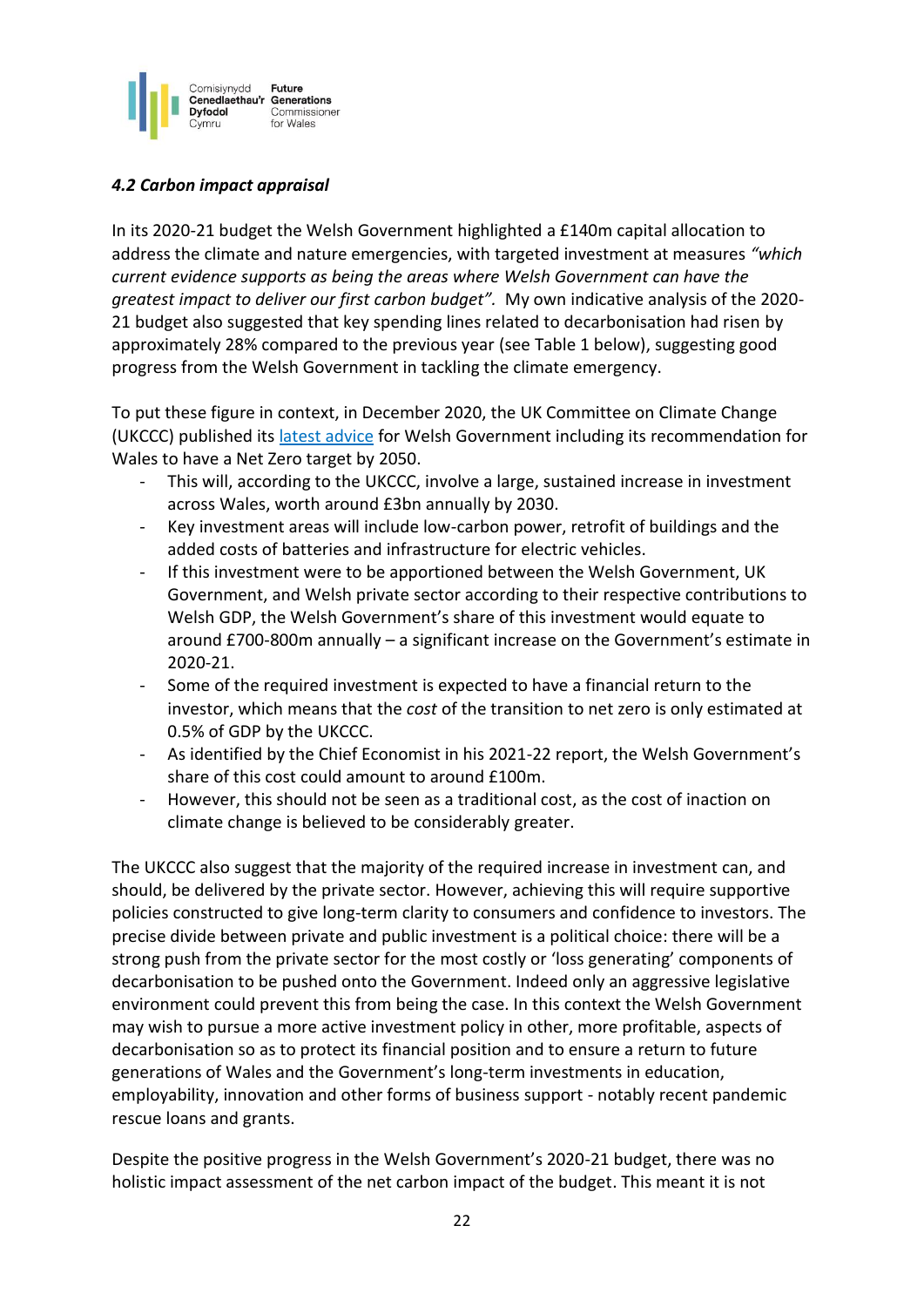

possible to say whether current investments, when taken in aggregate, support or undermine carbon reduction progress. I have previously highlighted Welsh Government investments, such as road infrastructure, which are expected to result in a net increase in greenhouse gas emissions. In my advice to Government last year I recommended they **forensically analyse every aspect of their expenditure, especially capital spend, in terms of carbon impact and publish details on the overall carbon impact of their budget** in a 'Carbon Impact Account'. My suggestion was echoed in Recommendation 16 of the Senedd Finance Committee's report on the draft budget 2020-21:

*Recommendation 16. The Committee recommends that the Welsh Government develops an understanding of the carbon impact of the budget and its spending decisions, and looks at how it can meaningfully demonstrate the carbon impact of future budgets.* 

Decisions made as part of the annual budget process should be supported by transparent assessments of carbon impact so that people can clearly understand whether funding is leading to an increase or decrease in emissions. I've also recommended that future Welsh Government financial budgets need to clearly align with the carbon budgets from 2020 onwards to ensure that the actions needed to achieve our targets are backed up by investment.

Key recommendations in my first Future Generations 2020 Report are that the Welsh Government should:

- Set out a long-term investment plan of how they will fund the climate emergency and support more ambitious commitments and targets for sectors within their control.
- Assess the carbon impact of their spend, especially capital spend, and should also publish details on the overall carbon impact of their budget and major investment/ infrastructure decisions.

This year I am pleased to see that Government have started a programme of work to better understand the level of carbon emissions that result from budgetary decisions; with provisional analysis provided on estimating the greenhouse gas (GHG) emissions association with the expenditure undertaken under the Health and Social Care Major Expenditure Group (MEG) in 2020-21 which is approximately £9.9 billion.

Their initial estimate indicates that the spending under the Health and Social Care MEG would contribute to 1.56Mt (mega tonnes or millions of tonnes) of CO2-equivalent greenhouse gas emissions from Wales, equivalent to around 4.0% of Wales' total territorial emissions in 2018.

The report by Cardiff University (provided within the Chief Economists' report) represents a scoping study into measuring Welsh Government spending decision impacts on Welsh carbon emissions using a macroeconomic approach utilising input-output tables. This approach takes a top-down view of the economy which, as the authors report, suffers from significant limitations. The approach taken differs from the recommendations I have made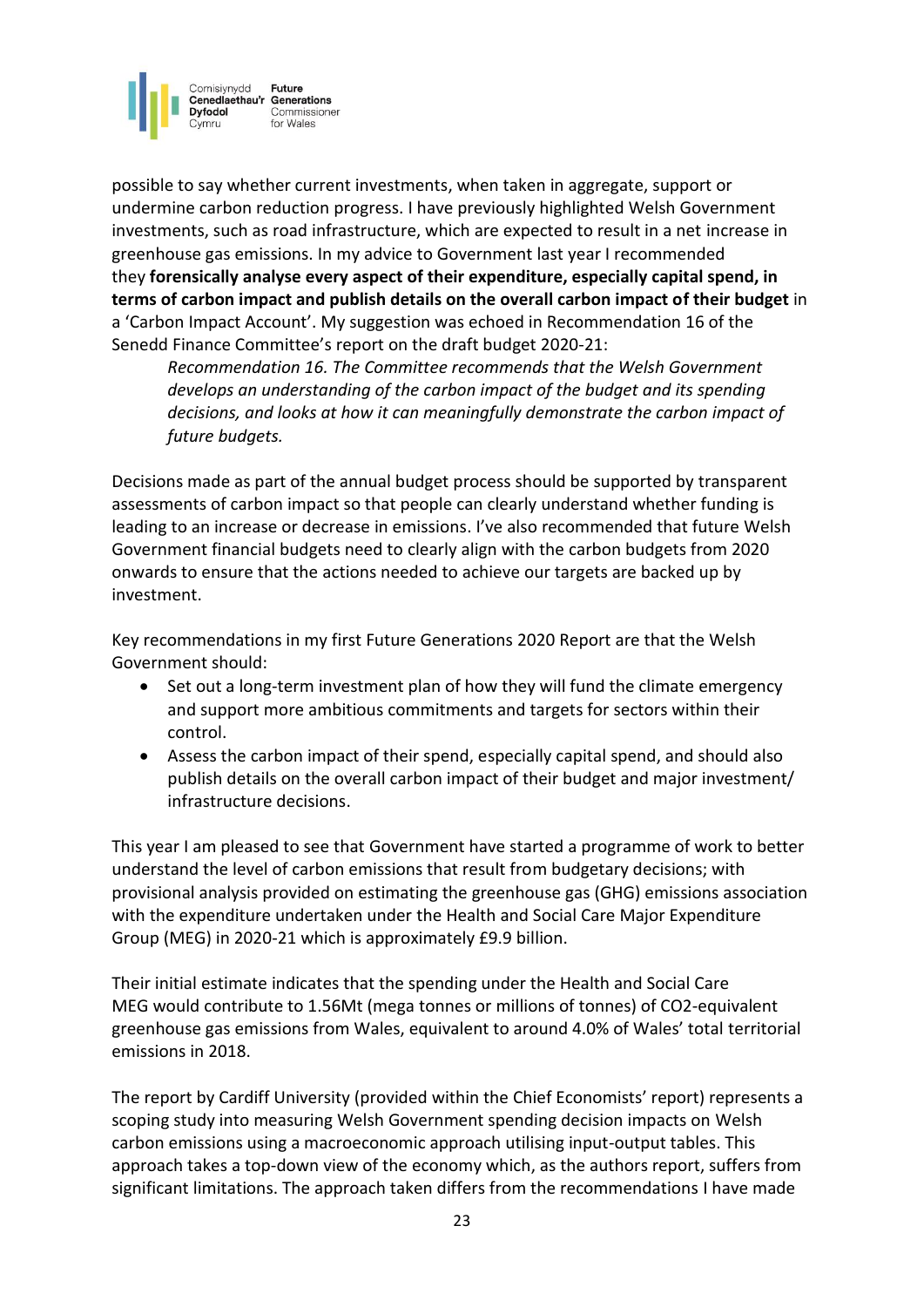

in a number of key ways: I recommended taking a bottom-up, project-by-project approach utilising the existing frameworks for government appraisal of project or policy carbon emissions (as set out in guidance documents such as the Green Book and Transport Analysis Guidance, TAG).

A precursor to the approach I recommended would be to review whether project and policy appraisal protocols, e.g. undertaking carbon impact assessments, are being followed correctly across Welsh Government, and collating such appraisal documentation in a single central inventory. From such an inventory an annual carbon impact account might be developed. I recommended that such an account might focus initially on capital spend as some of the most important decarbonisation investments are likely to arise as capital spending.

As I recognise that my proposed approach is potentially labour intensive, the development process might be simplified by initially focusing only on new projects and initiatives, and on investments above a certain threshold in value. The key objective is to ensure that all major investments, ranging through grants and subsidies, infrastructure and other capital spend, and ultimately service delivery are trending downwards in their net emissions. The granularity required to achieve this aim is likely to be difficult to achieve through a macroeconomic input-output led approach, especially with the data limitations set out by the study's authors.

My team has repeated their indicative analysis of the decarbonisation spending in the 2021- 22 budget; this analysis suggests that once again key spending lines have increased, this year by approximately 25% (see detail in Table 1 below). We recognise this is strong progress and includes new spending on energy efficiency in buildings, active and sustainable travel, and maintenance of spending in ecological restoration. Given the challenging national context this progress is to be applauded. However, until effective carbon impact assessment is routinely conducted, and results are aggregated and published in an annual inventory, we cannot be sure whether Welsh Government decisions are reducing its own emissions at the rate required to meet carbon budget requirements or international climate obligations.

- **I recommend** again that Welsh Government, as a matter of urgency, needs to assess the carbon impact of their spend, especially major capital spend, and publish details of the overall carbon impact of their budget and major investment and infrastructure decisions. This level of transparency will support Wales in developing a position as an international leader in low carbon transition, ultimately helping to access the community well-being, jobs, and business prosperity which will result from such a position.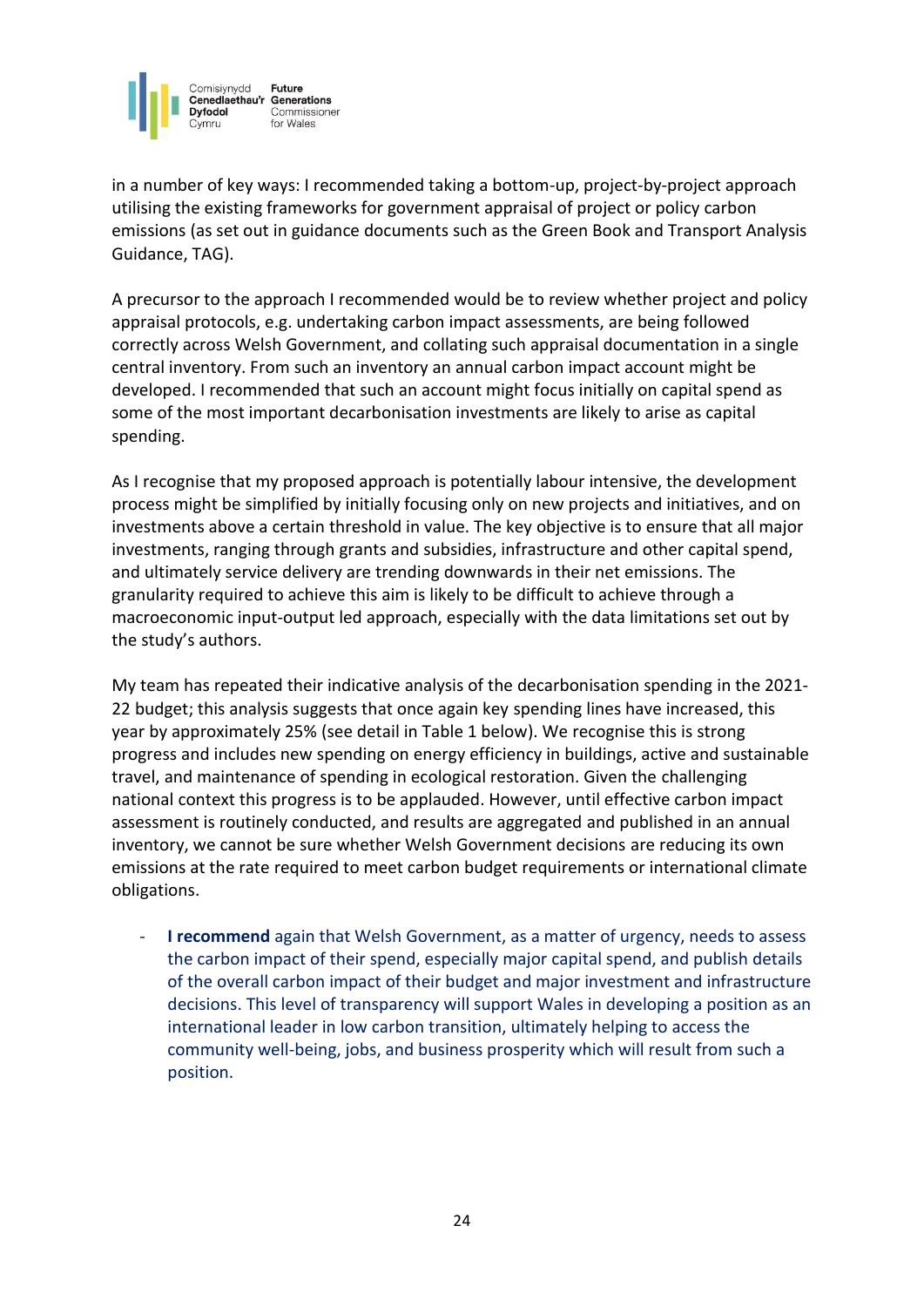

| <b>FY</b>           | <b>Total budget</b> | <b>Estimated spend, based on BELs</b> |                |                | % of total budget |       |         |
|---------------------|---------------------|---------------------------------------|----------------|----------------|-------------------|-------|---------|
|                     |                     | Tier 1                                | Tier $1+2$     | Tier $1+2+3$   | Tier              | Tier  | Tier    |
|                     |                     |                                       |                |                |                   | $1+2$ | $1+2+3$ |
| 2019-               | £18,411,079,000     | £385,108,000                          | £847,602,000   | £1,881,665,000 | 2.09              | 4.60  | 10.22   |
| 20                  |                     |                                       |                |                |                   |       |         |
| 2020-               | £19,827,218,000     | £494,741,000                          | £996,508,000   | £2,065,147,000 | 2.50              | 5.03  | 10.42   |
| 21                  |                     |                                       |                |                |                   |       |         |
| 2021-               | £21,099,139,000     | £619,651,000                          | £1,148,476,000 | £2,389,356,000 | 2.94              | 5.44  | 11.32   |
| 22                  |                     |                                       |                |                |                   |       |         |
| % increase 2020-21* |                     | $+28.47%$                             | $+17.57%$      | +9.75%         |                   |       |         |
| % increase 2021-22* |                     | $+25.25%$                             | $+15.25%$      | $+15.75%$      |                   |       |         |

#### **Table 1: FGC analysis of decarbonisation spend**

\* compared to previous financial year

Tier 1: Spending directly targeted at achieving decarbonisation (e.g. renewable energy, sustainable and active travel, biodiversity and other nature restoration).

Tier 2: Spending lines in which we are confident that at least a small portion (of unknown size) of the spending line is targeting decarbonisation (e.g. regeneration, wider work of Natural Resources Wales, and the resource efficiency and circular economy budget).

Tier 3: Spending lines where decarbonisation could be a target, but due to current guidance and legislation this is not yet fully realised (e.g. housing grants, business innovation funds, local government capital funding).

## *4.3 Progressive use of taxation powers*

Several sections of my Future Generations Report refer to the use of tax raising powers to invest in long-term preventative activities, including:

- Chapter 3 'progress against the well-being goals', section on 'A Healthier Wales' *Welsh Government should explore new approaches to investment in prevention, including whether funds raised from new taxes (such as the potential social care levy) could be used for investment in prevention.*
- Chapter 5 'areas of focus', section on 'Land use planning and placemaking' *Welsh Government should continue exploring how financial levers (including the newly devolved stamp duty tax and green finance funding for major infrastructure projects) can be used to bring back adequate resource in planning.*
- Chapter 5 'areas of focus, section on 'Skills for the future' *Welsh Government should use taxation powers and the economic contract to incentivise entrepreneurs, large businesses, micro-businesses and SMEs to work directly with schools as part of a Wales wide programme.*

In the draft budget I am therefore pleased to see Government starting to make use of devolved tax powers to tackle long-term challenges, specifically through raising the threshold of land transaction tax which should generate £13m to be invested in social housing.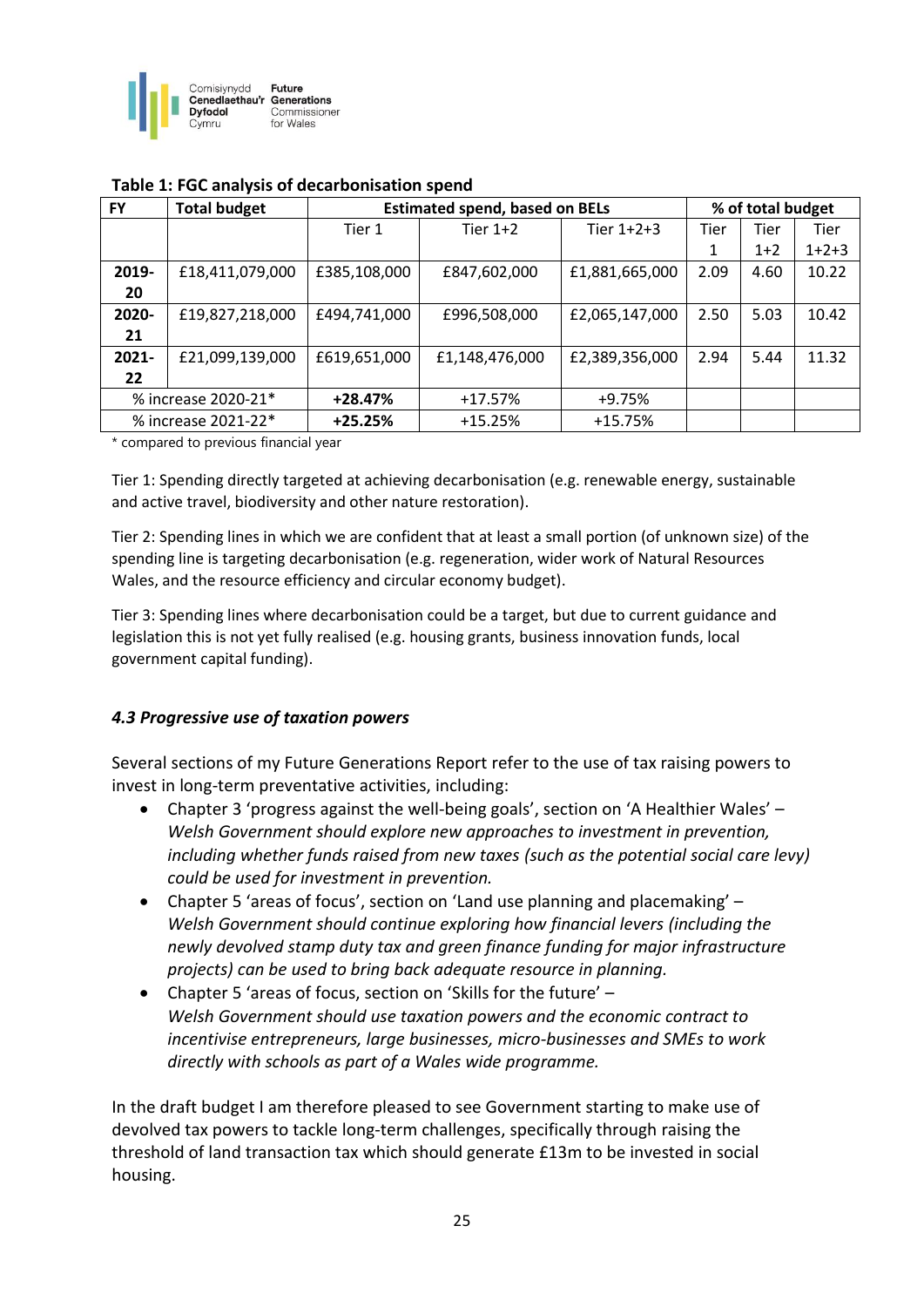

I expect to see further consideration of how these powers can be used to generate funding to put in place preventative approaches to other long-term challenges.

# **5. Budget Improvement Plan and distributional analysis of devolved public spending in Wales**

I note the publication of the updated Budget Improvement Plan, which includes an update on planned improvements, and I am pleased that improvement of the budget process continues to be a priority for the Minister for Finance and her officials. In particular I welcome the progressive approach that is starting to be taken to taxation (see section 4.3 of this evidence) and I note the work officials have put into explaining some of the impacts of decisions being made at a fast pace through the supplementary budgets in 2020-21.

My key concern when the Plan was initially published in 2019 was that many of the actions were not sufficiently ambitious, and this continues to be my concern, particularly in relation to prevention and decarbonisation. My views on decarbonisation are set out in point 4.2 above. The pandemic has shone a spotlight on the levels of inequality and ill health in our communities, and the need for approaches that focus on primary and secondary prevention are more necessary than ever to prevent these problems from worsening over the next generation. There are a number of actions on preventative spend set out in the Budget Improvement Plan that I would expect to be accelerated under the new administration in light of our experiences this year, including:

- *"(subject to incoming administration and overall budget settlements), pilot an approach to allocate specific funding dedicated to preventative activities, identifying best practice to inform future year plans."* (This is currently an action for the period 2022-2024)
- *"(subject to findings from previous work) explore how a whole budget approach to preventative activity could be best supported and consider potential evaluation to test practicalities and impact of shifting spend towards preventative activities, and the conditions to do this effectively across the whole organisation."* (This is currently an action for the period 2023-2024).

I welcome the publication of the 'Distributional analysis of devolved public spending in Wales' and even with their stated limitations the results are interesting and pose further questions in relation to the links to the prevention agenda and impact on different population groups. I also welcome Government's commitment to explore analysing the beneficiaries of public spending by metrics other than income, including protected characteristics.

I note that the document says *"The inclusion of preventative spend is not well suited to this form of analysis. It can be considered a form of social investment, reducing the need for spending in the future. However, while potentially worthwhile, those future benefits are very difficult to capture in distributional analysis of public spending. The beneficiaries may well differ from those who are currently identified as receiving a public service."* I think that